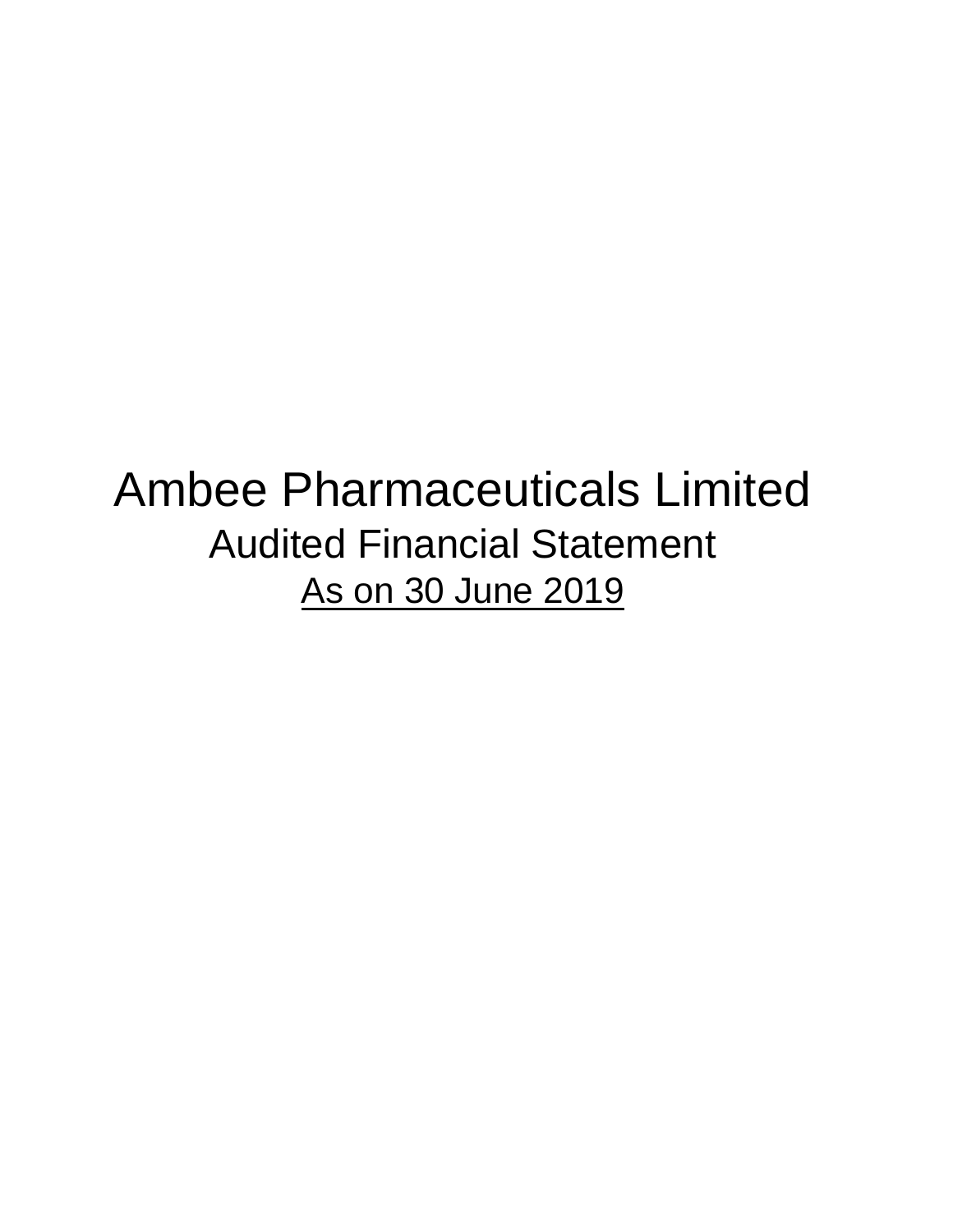# **AMBEE PHARMACEUTICALS LIMITED Statement of Financial Position As at June 30, 2019**

| <b>Particulars</b>                                                | <b>Notes</b> |              | <b>Amount in Taka</b> |  |
|-------------------------------------------------------------------|--------------|--------------|-----------------------|--|
|                                                                   |              | 30 June 2019 | 30 June 2018          |  |
| <b>ASSETS</b>                                                     |              |              |                       |  |
| <b>Non-Current Assets</b>                                         |              | 109,130,839  | 116,619,262           |  |
| Property, Plant & Equipment (at carrying amount) less accumulated |              |              |                       |  |
| depreciation                                                      | 4.00         | 109,130,839  | 116,619,262           |  |
| Capital Work in Progress (Plant and Machinery under Installation) |              |              |                       |  |
| <b>Current Assets</b>                                             |              | 293,863,895  | 327,265,903           |  |
| Inventories                                                       | 5.00         | 144,527,601  | 153,950,123           |  |
| <b>Trade Receivables</b>                                          | 6.00         | 65,053,413   | 72,552,402            |  |
| Advances, Deposits and Pre-payments                               | 7.00         | 78,714,862   | 88,104,220            |  |
| Cash & Cash Equivalents                                           | 8.00         | 5,568,019    | 12,659,158            |  |
| <b>Total Assets</b>                                               |              | 402,994,734  | 443,885,165           |  |
| <b>EQUITY &amp; LIABILITIES</b>                                   |              |              |                       |  |
| Equity attributable to owners of the company                      |              | 57,810,229   | 61,643,213            |  |
| Share Capital                                                     | 9.00         | 24,000,000   | 24,000,000            |  |
| Tax-Holiday Reserve                                               | 10.00        | 5,134,154    | 5,134,154             |  |
| <b>Retained Earnings</b>                                          |              | 28,676,075   | 32,509,059            |  |
|                                                                   |              |              |                       |  |
| <b>Non-Current Liabilities</b>                                    |              | 9,462,116    | 13,970,079            |  |
| Deferred Tax Liability<br>Lease Finance (Non-Current Portion)     | 11.00        | 7,661,980    | 7,354,480             |  |
|                                                                   |              | 1,800,136    | 6,615,599             |  |
| <b>Current Liabilities</b>                                        |              | 335,722,389  | 368,271,872           |  |
| Short Term Credit Facility                                        | 12.00        | 96,840,876   | 103,575,350           |  |
| Lease Finance (Current Portion)                                   | 11.00        | 4,303,037    | 8,138,494             |  |
| Liabilities for Goods & Others                                    | 13.00        | 11,078,025   | 10,023,879            |  |
| Liabilities for Expenses                                          | 14.00        | 11,251,507   | 10,064,390            |  |
| Liabilities for Other Finance                                     | 15.00        | 165,151,060  | 185,231,059           |  |
| Provision for Income Tax                                          | 16.00        | 35,784,917   | 37,524,724            |  |
| Workers Profit Participation Fund                                 | 17.00        | 7,778,368    | 6,719,088             |  |
| <b>Unclaimed Dividend</b>                                         | 18.00        | 3,534,598    | 6,994,888             |  |
| <b>Total Equity and Liabilities</b>                               |              | 402,994,734  | 443,885,165           |  |

The annexed notes 01 to 42 form an integral part of these financial statements. These financial statements were approved by the Board of Directors on 26-11-2019 and were signed on its behalf by:

**Sd/- Sd/- Director Director Director**

**Sd/-**

**(Sakina Miraly) (Serajul Islam) (Nurjehan Hudda) Sd/-**

**(A. K. M. Khairul Aziz) (Jahangir Alam) Chief Financial Officer Company Secretary Sd/-**

Subject to our separate report of even date.

Dated: 27 November, 2019 **Chartered Accountants Sd/-**

Place: Dhaka **Shafiq Basak & Co.**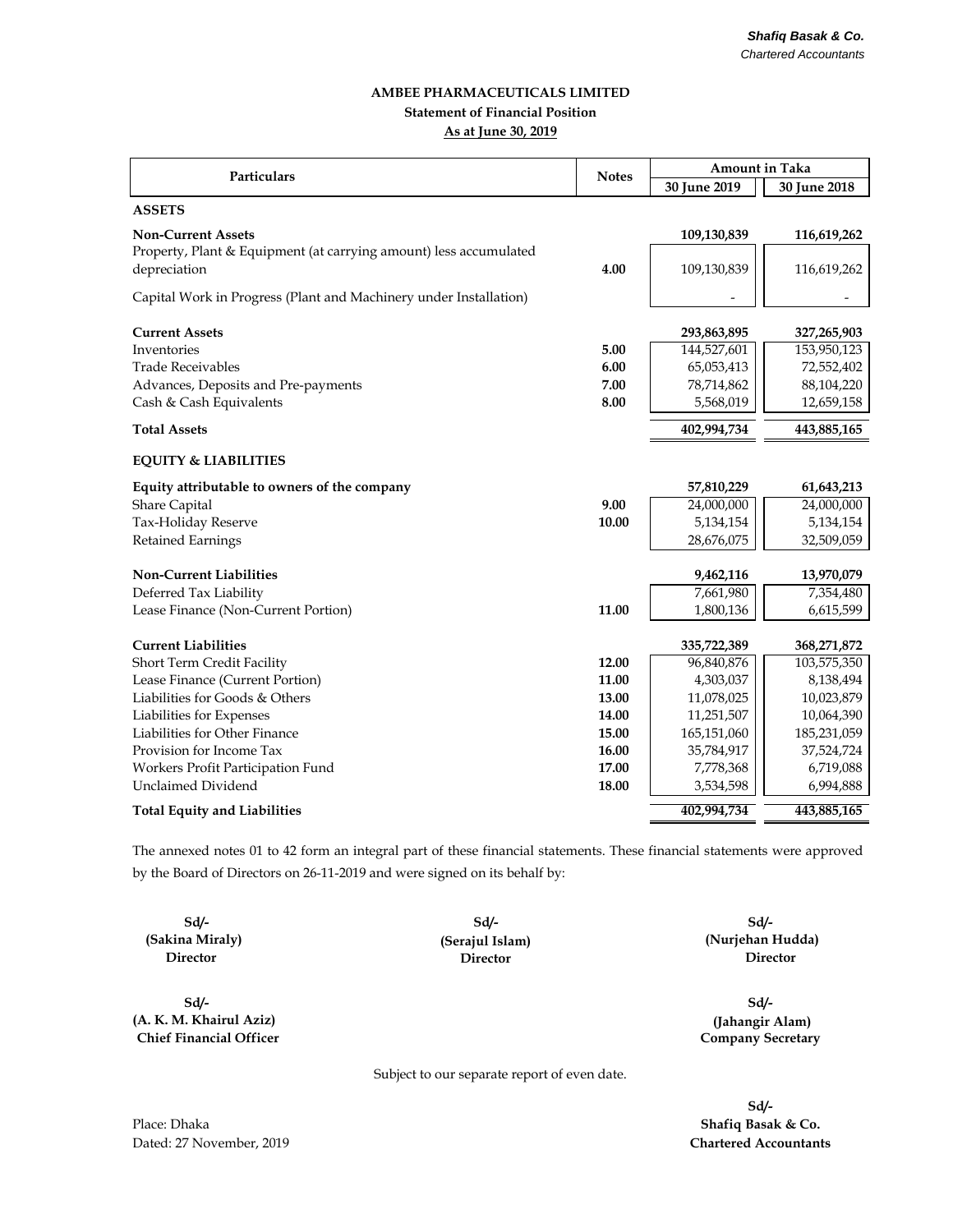# **AMBEE PHARMACEUTICALS LIMITED Statement of Profit or Loss and Other Comprehensive Income For the year ended June 30, 2019**

| Particulars                                |       | <b>Amount in Taka</b> |                 |
|--------------------------------------------|-------|-----------------------|-----------------|
|                                            |       | 30 June 2019          | 30 June 2018    |
| Revenue                                    | 19.00 | 321,219,660           | 349,381,558     |
| Cost of Sales                              | 20.00 | (154, 235, 674)       | (168, 135, 675) |
| <b>Gross Profit</b>                        |       | 166,983,986           | 181,245,883     |
| <b>Operating expenses</b>                  |       | (145, 265, 565)       | (161, 729, 251) |
| Administrative Expenses                    | 21.00 | (25, 275, 753)        | (27,300,903)    |
| Selling, Distribution & Marketing Expenses | 22.00 | (119, 989, 812)       | (134, 428, 349) |
| Profit from Operations                     |       | 21,718,421            | 19,516,631      |
| Finance Expenses                           | 23.00 | (7,921,255)           | (7,918,063)     |
| Profit before contribution to WPPF         |       | 13,797,165            | 11,598,568      |
| Contribution to WPPF                       | 24.00 | (689, 858)            | (579, 928)      |
| <b>Profit Before Tax</b>                   |       | 13,107,307            | 11,018,640      |
| <b>Income Tax Expenses</b>                 |       | (9,740,293)           | (2,754,659)     |
| For the year                               |       | (3,846,493)           | (2,790,083)     |
| <b>Earlier Years</b>                       |       | (5,586,300)           |                 |
| Deferred Tax                               |       | (307, 500)            | 35,423          |
| Profit after Tax                           |       | 3,367,016             | 8,263,981       |
| Other Comprehensive Income                 |       |                       |                 |
| <b>Total Comprehensive Income</b>          |       | 3,367,016             | 8,263,981       |
| <b>Number of Shares</b>                    |       | 2,400,000             | 2,400,000       |
| Earnings per share (EPS) basic             | 25.00 | 1.40                  | 3.44            |

The annexed notes 01 to 42 form an integral part of these financial statements. These financial statements were approved by the Board of Directors on 26-11-2019 and were signed on its behalf by:

**Sd/- Sd/- Director Director Director**

**Sd/- (A. K. M. Khairul Aziz) (Jahangir Alam)**

**(Sakina Miraly) (Serajul Islam) (Nurjehan Hudda) Sd/-**

> **Company Secretary Sd/-**

Subject to our separate report of even date.

Place: Dhaka **Shafiq Basak & Co.** Dated: 27 November, 2019 **Chartered Accountants**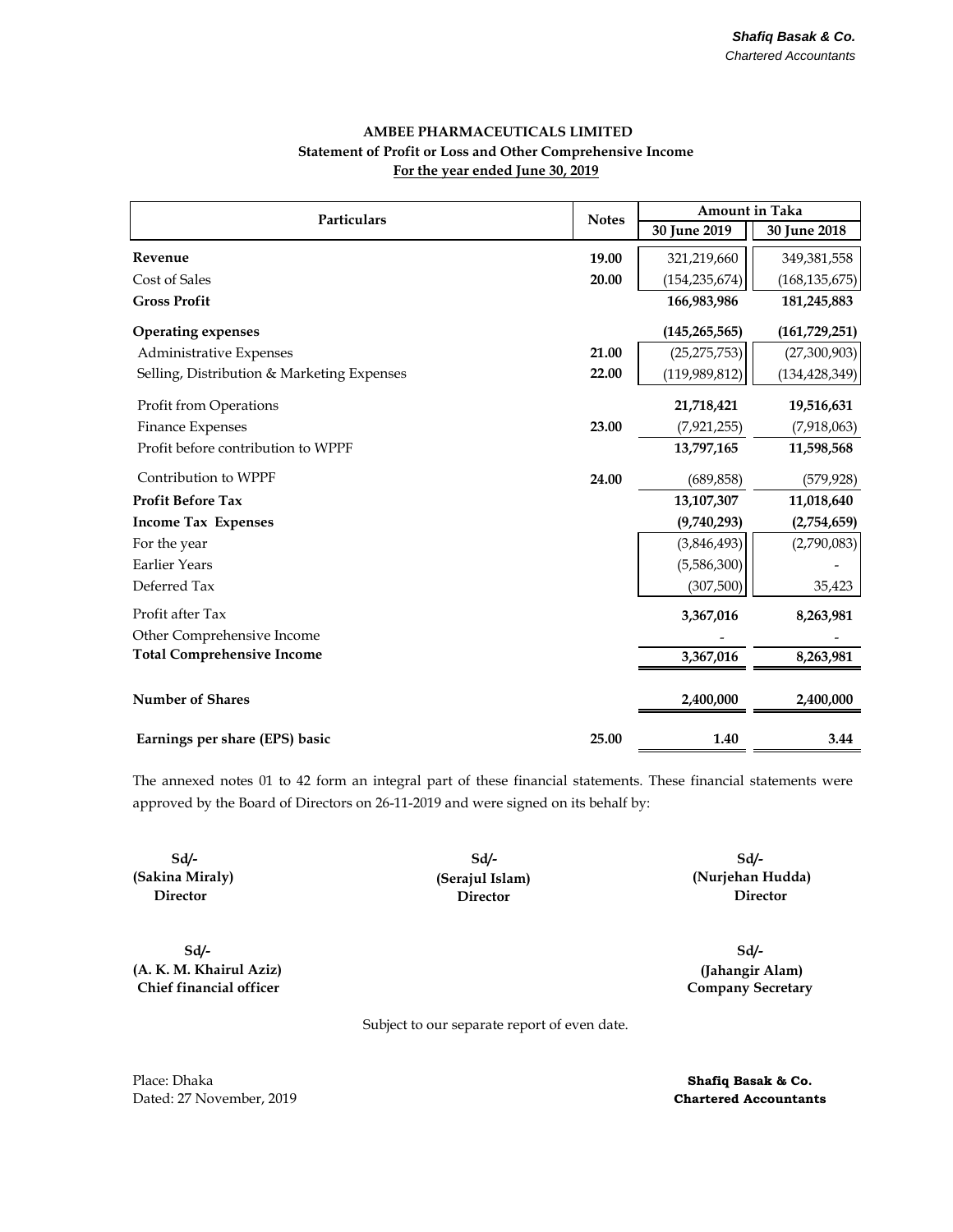# **For the year ended June 30, 2019 Statement of Changes in Equity AMBEE PHARMACEUTICALS LIMITED**

|                                       | <b>Amount in Taka</b> |                          |             |             |  |
|---------------------------------------|-----------------------|--------------------------|-------------|-------------|--|
| Particulars                           | <b>Share</b>          | <b>Tax Holiday</b>       | Retained    | Total       |  |
|                                       | Capital               | <b>Reserve</b>           | Earnings    | Amount      |  |
| Balance as at 1 July 2018             | 24,000,000            | 5,134,154                | 32,509,059  | 61,643,213  |  |
| Transactions with the equity holders: |                       |                          |             |             |  |
| Issue Bonus Share                     | -                     |                          |             |             |  |
| Dividend for 2017-2018                | -                     | $\overline{\phantom{0}}$ | (7,200,000) | (7,200,000) |  |
| Net Profit after Tax 2018-2019        | -                     |                          | 3,367,016   | 3,367,016   |  |
| Balance as at 30 June 2019            | 24,000,000            | 5,134,154                | 28,676,075  | 57,810,229  |  |

# **STATEMENT OF CHANGES IN EQUITY FOR THE YEAR ENDED JUNE 30, 2018**

|                                       | <b>Amount in Taka</b> |                          |             |             |  |
|---------------------------------------|-----------------------|--------------------------|-------------|-------------|--|
| <b>Particulars</b>                    | <b>Share</b>          | <b>Tax Holiday</b>       | Retained    | Total       |  |
|                                       | Capital               | <b>Reserve</b>           | Earnings    | Amount      |  |
| Balance as at 1 July 2017             | 24,000,000            | 5,134,154                | 31,445,078  | 60,579,232  |  |
| Transactions with the equity holders: |                       |                          |             |             |  |
| <b>Issue Bonus Share</b>              |                       |                          |             |             |  |
| Dividend for 2016-2017                |                       | $\overline{\phantom{a}}$ | (7,200,000) | (7,200,000) |  |
| Net Profit after Tax 2017-2018        | -                     |                          | 8,263,981   | 8,263,981   |  |
| Balance as at 30 June 2018            | 24,000,000            | 5,134,154                | 32,509,059  | 61,643,213  |  |

The annexed notes 01 to 42 form an integral part of these financial statements. These financial statements were approved by the Board of Directors on 26-11-2019 and were signed on its behalf by:

**Sd/- Sd/- (Sakina Miraly) (Serajul Islam) Director Director** 

**Sd/- (A. K. M. Khairul Aziz) Chief financial officer**

**Sd/- (Nurjehan Hudda) Director**

**Sd/- (Jahangir Alam) Company Secretary**

Subject to our separate report of even date.

Place: Dhaka Dated: 27 November, 2019 **Chartered Accountants Shafiq Basak & Co.**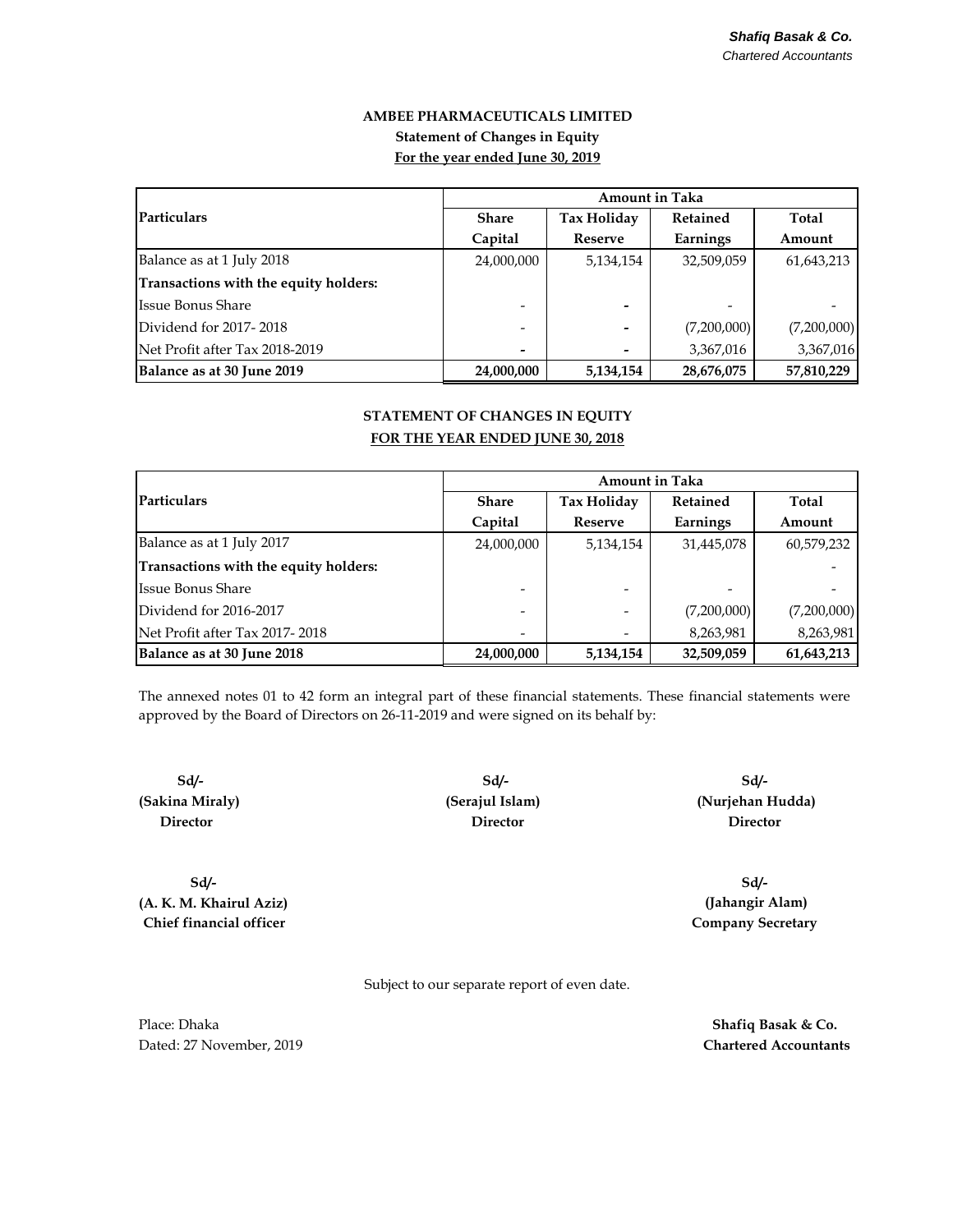# **AMBEE PHARMACEUTICALS LIMITED Statement of Cash Flows For the year ended June 30, 2019**

|                                                        | <b>Amount in Taka</b> |                 |
|--------------------------------------------------------|-----------------------|-----------------|
| Particulars                                            | 30 June 2019          | 30 June 2018    |
| A) Cash Flows From Operating Activities:               |                       |                 |
| Cash receipts from customers & others                  | 328,718,649           | 346,871,702     |
| Payments for costs, expenses & others                  | (275, 738, 341)       | (314, 475, 376) |
| Cash Generated from operating activities               | 52,980,307            | 32,396,326      |
| Finance Expenses                                       | (7,921,255)           | (7,918,063)     |
| Income tax paid                                        | (5,657,659)           | (5,852,211)     |
| Net cash Generated from operating activities           | 39,401,393            | 18,626,052      |
| B) Cash Flows From Investing Activities:               |                       |                 |
| <b>Purchase of Fixed Assets</b>                        | (366, 850)            | (5,771,000)     |
| Plant and Machinery under Installation                 |                       |                 |
| Net cash (used in)/generated from investing activities | (366, 850)            | (5,771,000)     |
| C) Cash Flows From Financing Activities:               |                       |                 |
| Other Finance                                          | (20,079,999)          | 77,913,393      |
| Short Term Loan                                        | (6,734,474)           | (85,055,273)    |
| Lease Finance                                          | (8,650,920)           | (1,556,070)     |
| Dividend paid                                          | (10,660,290)          | (5,068,694)     |
| Net cash used in financing activities                  | (46, 125, 682)        | (13,766,644)    |
| D) Net change in Cash and Cash Equivalents (A+B+C)     | (7,091,139)           | (911, 593)      |
| E) Opening Cash and Cash Equivalents                   | 12,659,158            | 13,570,751      |
| F) Closing Cash and Cash Equivalents (D+E)             | 5,568,019             | 12,659,158      |
|                                                        |                       |                 |
| Net Operating Cash Flow Per Share (Note -27.00)        | 16.42                 | 7.76            |

The annexed notes 01 to 42 form an integral part of these financial statements. These financial statements were approved by the Board of Directors on 26-11-2019 and were signed on its behalf by:

**Sd/- Sd/- Director Director**

**Sd/- (A. K. M. Khairul Aziz) (Jahangir Alam) Chief Financial Officer Company Secretary**

**(Serajul Islam) Director** 

**(Sakina Miraly) (Nurjehan Hudda) Sd/-**

**Sd/-**

Subject to our separate report of even date.

**Sd/-**

Place: Dhaka **Shafiq Basak & Co.** Dated: 27 November, 2019 **Chartered Accountants**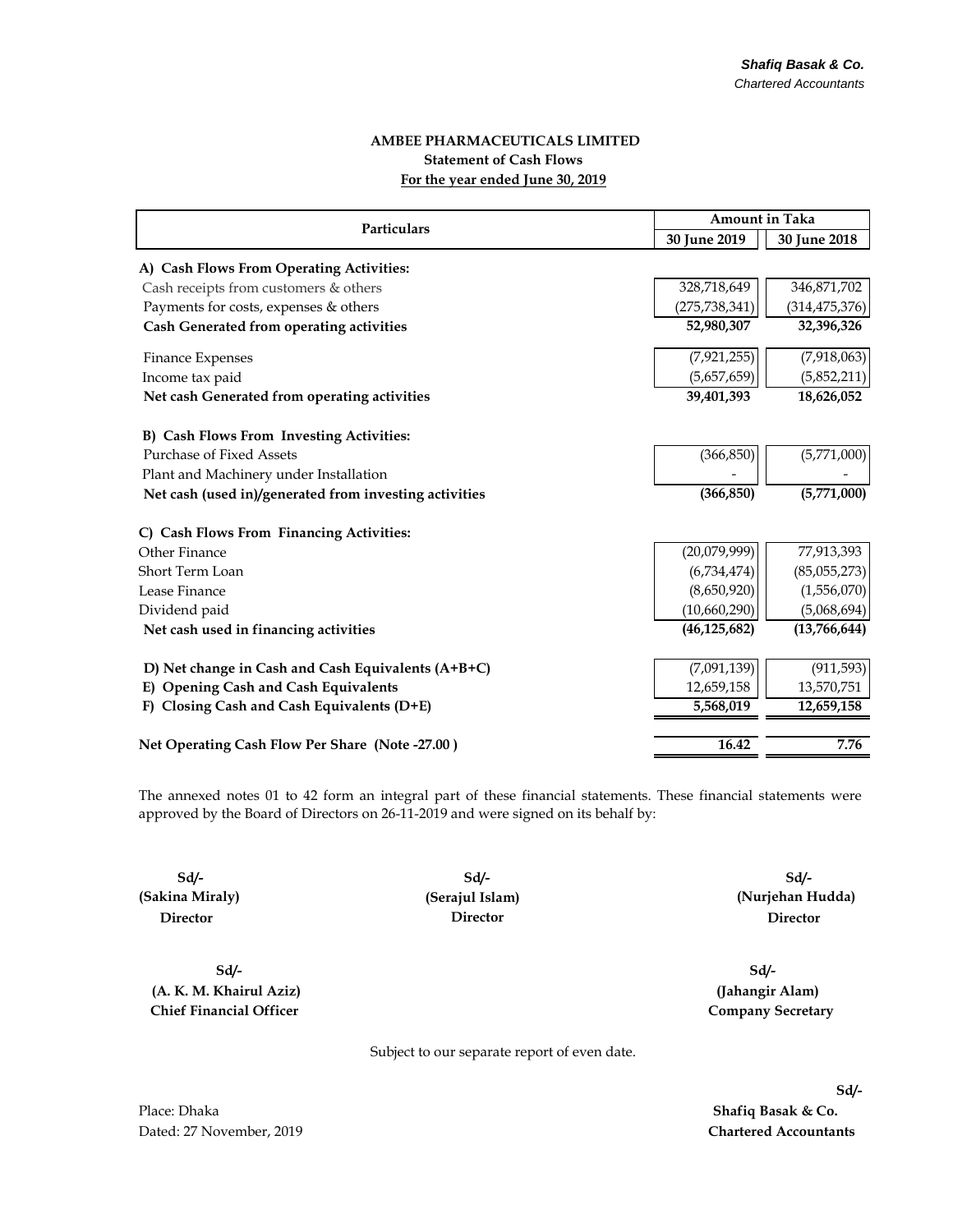# **AMBEE PHARMACEUTICALS LIMITED**

# **Accounting Policy and Explanatory Notes to the Financial Statements For the year ended June 30, 2019**

# **1.00 The Background and Activities of the Company**

# **1.01 Status of the Company**

The Ambee Pharmaceuticals Limited (the "Company"), was incorporated in Bangladesh as a public company on 4th February, 1976. It commenced commercial operation in 1978 and went for public issue of shares in 1986. The shares of the Company are listed in the Dhaka and Chittagong Stock Exchanges of Bangladesh.

The registered office of the company is located at 184/1, Tejgaon I/A, Dhaka – 1208 and the manufacturing plant is located at same place at 184/1, Tejgaon I/A, Dhaka – 1208.

# **1.02 Principal Activities**

The principal activities of the company were manufacturing of pharmaceuticals drugs and medicines and sales thereof.

### **2.00 Bases of Financial Statements-Its Preparation and Presentation**

# **2.01 Measurement Bases**

The financial statements have been prepared on the Historical Cost convention. The financial statements therefore, do not take into consideration the effect of inflation.

# **2.02 Reporting Framework and Compliance thereof**

The financial statements have been prepared in compliance with the requirements of the Companies Act 1994, the Securities and Exchange Rules 1987, the Listing Regulations of Dhaka and Chittagong Stock Exchanges and other relevant local laws and regulations as applicable and in accordance with the applicable International Financial Reporting Standards (IFRSs) in accordance with International Accounting Standards (IASs) and other existing laws.

# **2.03 Presentation of Financial Statements**

The presentation of these financial statements is made in accordance with the guidelines provided by IAS 1: Presentation of Financial Statements.

# **The financial statements comprises of:**

- (a) Statement of Financial Position as at June 30,2019;
- (b) Statement of Profit or Loss and Other Comprehensive Income for the Year ended June 30, 2019;
- (c) Statement of Changes in Equity as at June 30, 2019;
- (d) Statement of Cash Flows for the Year ended June 30, 2019 ; and
- (e) Notes to the financial statements comprising summary of significant accounting policies and explanatory information.

#### **2.04 Reporting Period**

The financial statements cover for the period of 12 months from July 01, 2018 to June 30, 2019.

#### **2.05 Authorization for Issue**

The financial statements have been authorized for issue by the Board of Directors on 26-11-2019.

# **2.06 Functional and Presentation Currency**

Items included in these financial statements are measured using the currency of the primary economic environment in which the company operates ('the functional currency'). These financial statements are presented in Bangladesh Taka (Taka/Tk./BDT) which is also the functional currency of the company. All financial information presented has been rounded off to the nearest Taka except where indicated otherwise.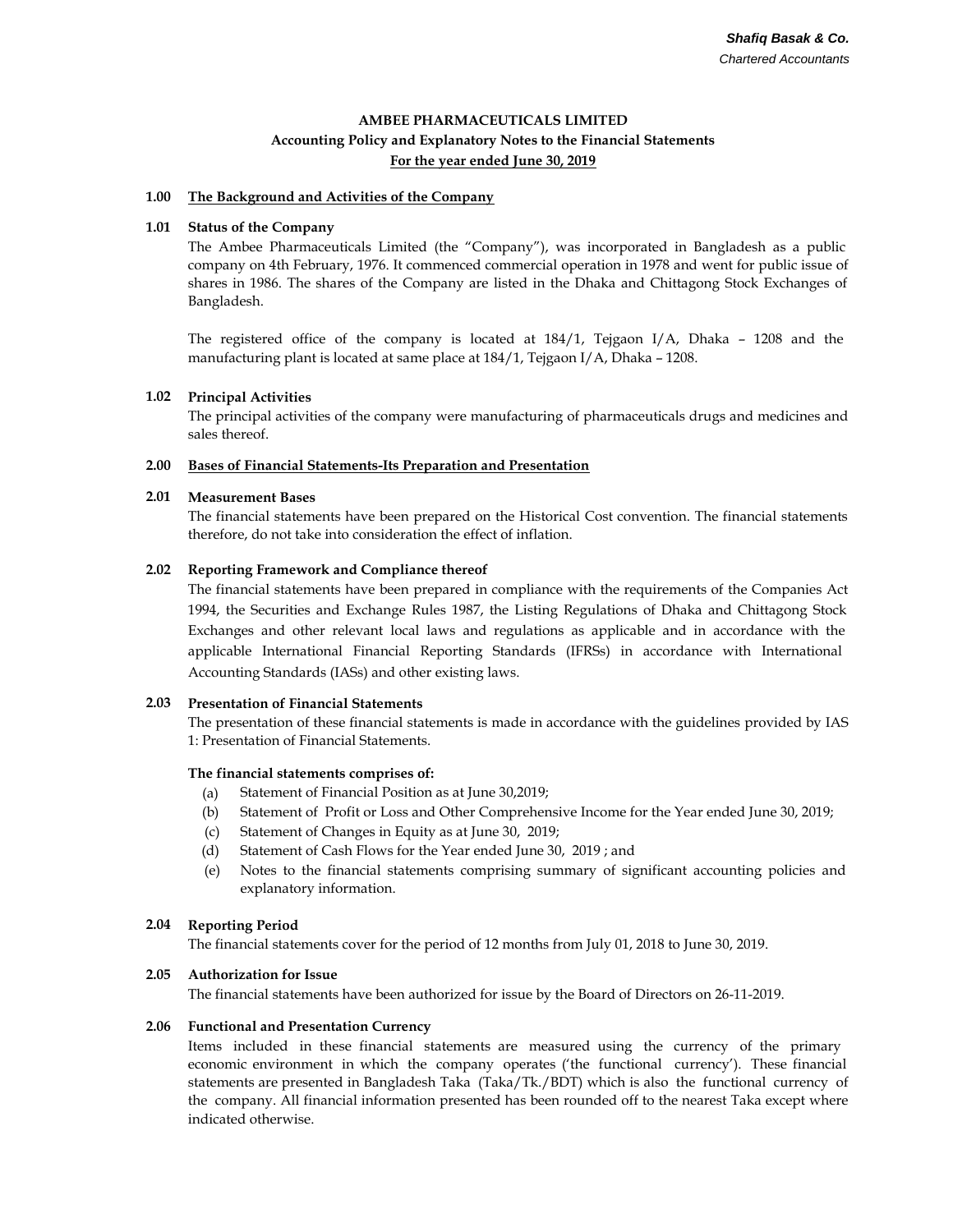# **2.07 Comparative Information**

Comparative information has been disclosed in respect of the year 2018 for all numerical information in the financial statements and also the narrative and descriptive information where it is relevant for understanding of the current period's financial statements.

Figures have been re-arranged wherever considered necessary to ensure better comparability with the current period.

# **2.08 Use of Estimates and Judgments**

The preparation of financial statements requires management to make judgments, estimates and assumptions that affect the application of accounting policies and the reported amounts of assets, liabilities, income and expenses. Actual results may differ from these estimates.

Estimates and underlying assumptions are reviewed on an ongoing basis. Revision of accounting estimates is recognized in the period in which the estimate is revised if the revision affects only that period, or in the period of revision and future periods if the revision affects both current and future periods.

In particular, the key areas of estimation, uncertainty and critical judgments in applying accounting policies that have the most significant effect on the amounts recognized in the financial statements are described in the following notes:

| Note: 3.8   | Income tax expense           |
|-------------|------------------------------|
| Note: 3.2.3 | Depreciation on Fixed Assets |
| Note: 3.6   | Inventories                  |
| Note: 14    | Liabilities for Expenses     |

#### **3.00 Significant Accounting Policies**

The accounting principles and policies in respect of material items of financial statements set out below have been applied consistently to all periods presented in these financial statements.

# **3.01 Revenue Recognition**

In compliance with the requirements of IFRS 15: Revenue, revenue receipts from customers against sales is recognized when products are dispatched to customers, that is, when the significant risk and rewards of ownership have been transferred to the buyer, recovery of the consideration is probable, the associated costs and possible return of goods can be estimated reliably, and there is no continuing management involvement with the goods.

# **3.01.1 Turnover**

Turnover for the year comprises local sales only.

# **3.02 Property, Plant and Equipment**

# **3.02.1 Recognition and Measurement**

This has been stated at cost less accumulated depreciation in compliance with the requirements of IFRS 16: Property, Plant and Equipment. The cost of acquisition of an asset comprises its purchase price and any directly attributable cost of bringing the assets to its working condition for its intended use inclusive of inward freight, duties and non-refundable taxes.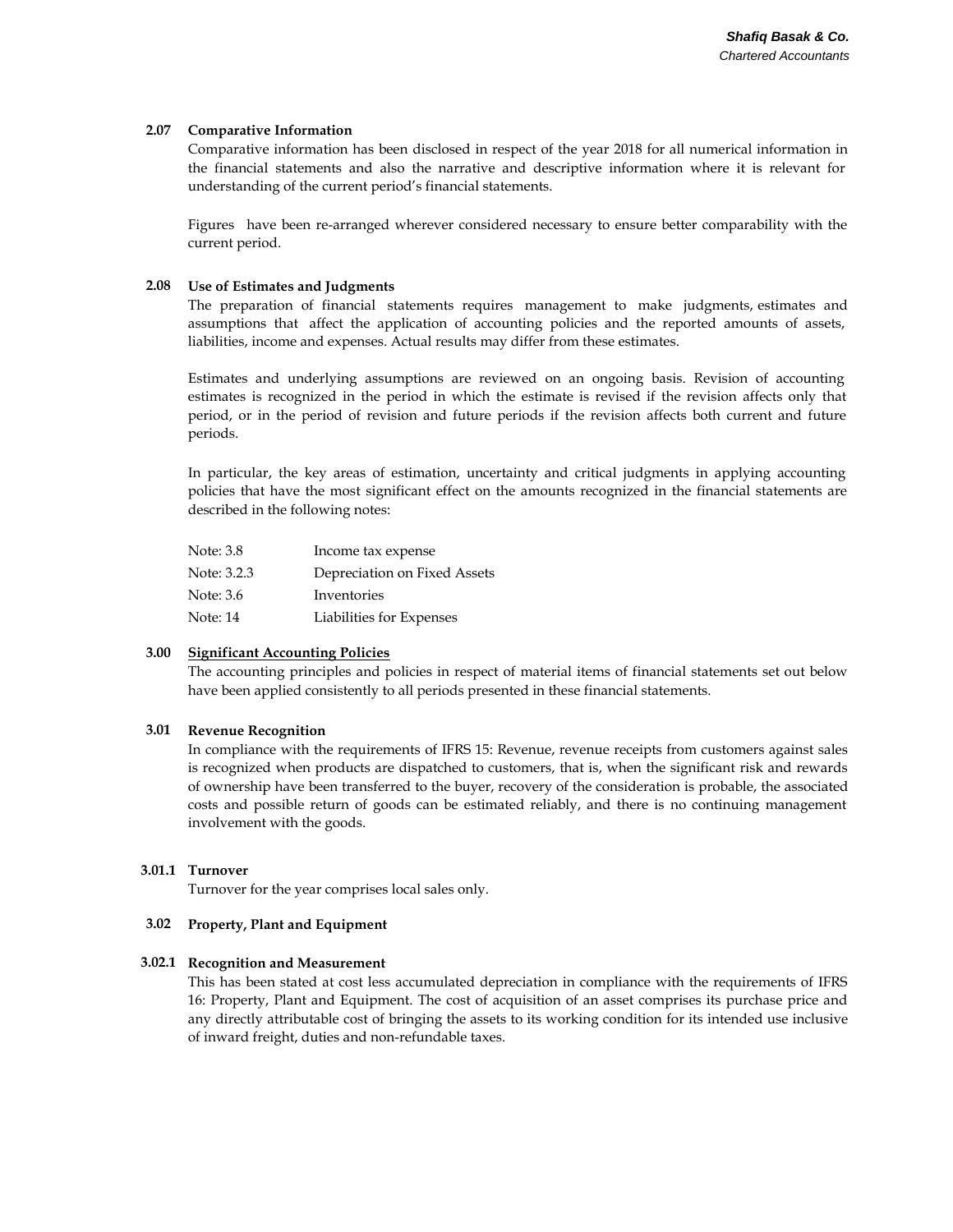# **3.02.2 Subsequent Expenditure**

The company recognizes in the carrying amount of an item of property, plant and equipment the cost of replacing part of such an item when that cost is incurred, it is probable that the future economic benefits embodied with the item will flow to the company and the cost of the item can be measured reliably. Expenditure incurred after the assets have been put into operation, such as repairs and maintenance is normally charged off as revenue expenditure in the period in which it is incurred. In situation where it can be clearly demonstrated that the expenditure has resulted in an increase in the future economic benefit expected to be obtained from the use of the fixed assets, the expenditure is capitalized as an additional cost of the assets. All other costs are recognized to the statement of profit or loss and other comprehensive income account as expenses if incurred. All upgradation/enhancement are generally charged off as revenue expenditure unless they bring similar significant additional benefits.

# **3.02.3 Depreciation on Fixed Assets (Note-4.00)**

Depreciation is provided to amortize the cost of the assets after commissioning, over the period of their expected useful lives, in accordance with the provisions of IFRS 16: Property, Plant and Equipment. Depreciation is provided at the following rates on reducing balance basis:

| <b>Particulars</b>             | Rate   |
|--------------------------------|--------|
| <b>Factory Building</b>        | 2.50%  |
| Plant & Machinery              | 7.00%  |
| Deep Tube Well                 | 15.00% |
| Diesel Generating Set          | 15.00% |
| Loose Tools                    | 15.00% |
| Laboratory Equipment           | 10.00% |
| <b>Electrical Installation</b> | 10.00% |
| Laboratory Glassware           | 15.00% |
| <b>Production Equipment</b>    | 10.00% |
| <b>Transport and Vehicles</b>  | 20.00% |
| Motor Cycle                    | 20.00% |
| <b>Furniture and Fixtures</b>  | 10.00% |
| Office Equipment               | 15.00% |
| Office By-cycles               | 20.00% |
| <b>Books</b>                   | 15.00% |

# **3.02.4 Leases**

A finance lease is a lease that transfer substantially all the risks and rewards incidental to ownership of an asset. Title may or may not be transferred eventually. Financial lease are capitalized at the commencement of the lease term at amounts equal to the fair value of the leased property or, if lower, the present value of the minimum lease payments.

Asset under finance leases are recognized in the statement of financial position and the future lease payments are recognized as lease liability. Expenses for the period correspond to depreciation of the leased assets and interest cost for the lease finance are charged in the statement of comprehensive income.

# **3.02.5 Disposal of Fixed Assets**

On disposal of fixed assets, the cost and accumulated depreciation are eliminated and gain or loss on such disposal is reflected in the statement of profit or loss and other comprehensive income, which is determined with reference to the net book value of the assets and net sales proceeds.

# **3.02.6 Capital Work-In-Progress**

Amount paid for acquiring of fixed assets and the cost of assets not put to use at the year-end are disclosed under capital work-in-progress.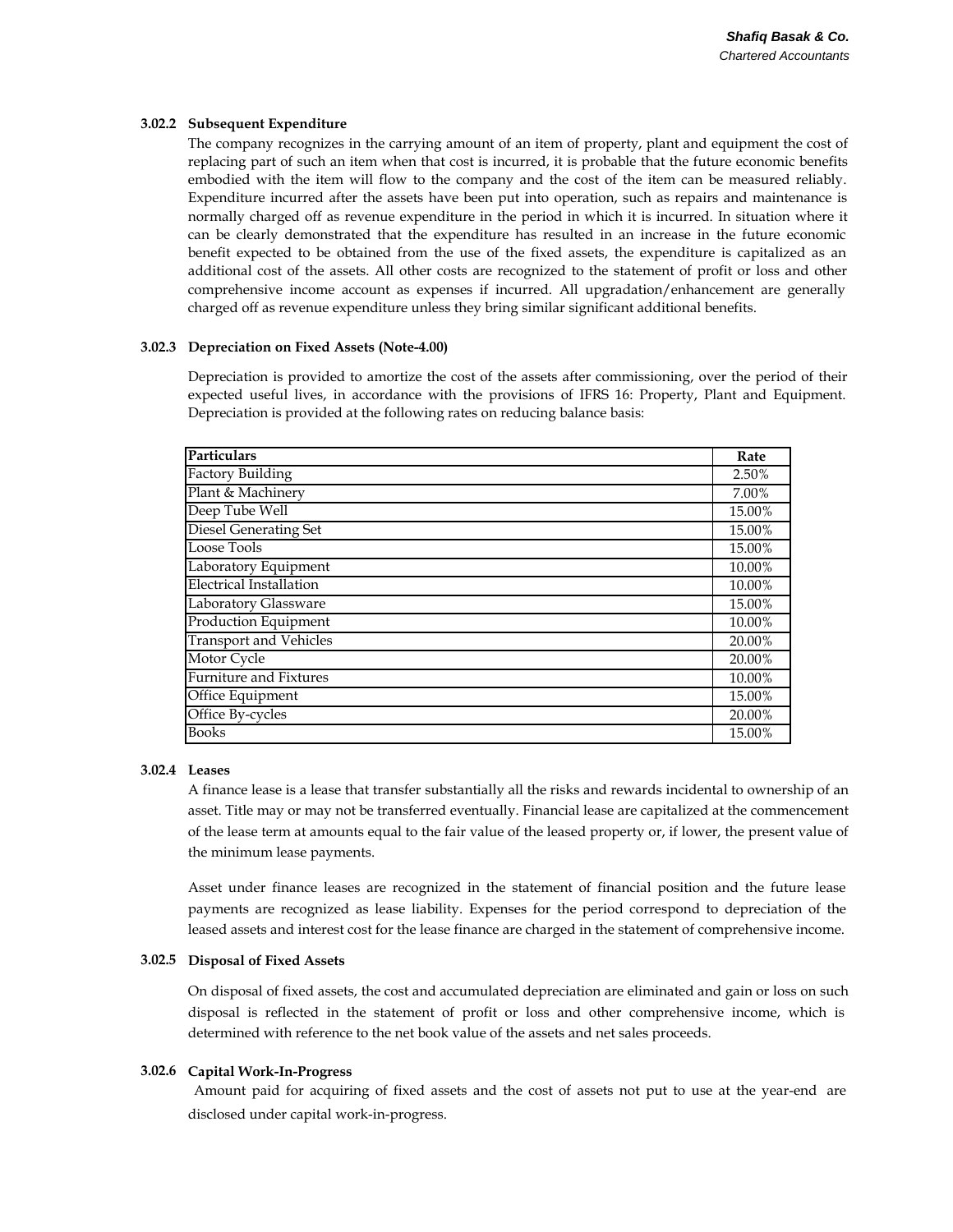### **3.03 Financial Instruments**

Non-derivative financial instruments comprise investment in shares, accounts and other receivables, cash and cash equivalents, borrowings and other payables.

### **3.03.1 Financial Assets**

Financial assets of the company include cash and cash equivalents, accounts receivable and other receivables. The company initially recognizes receivable on the date they are originated. All others financial assets are recognized initially on the date at which the company becomes a party to the contractual provisions of the transactions. The company derecognizes a financial asset when, and only when the contractual rights or probabilities of receiving the cash flows from the asset expire or it transfer the rights to receive the contractual cash flows on the financial asset in a transaction in which substantially all the risk and rewards of ownership of the financial asset are transferred.

# **3.3.1(a) Trade Receivable (Note- 6.00)**

Trade receivable are created at original invoice amount less any provisions for doubtful debts. Provisions are made where there is evidence of a risk of non-payment, taking into account aging, previous experience and general economic conditions. When an accounts receivable is determined to be uncollected it is written off, firstly against any provision available and then to the profit and loss account. Subsequent recoveries of amounts previously provided for, are credited to the profit and loss account.

# **3.3.1(b) Cash and Cash Equivalents (Note- 8.00)**

Cash and cash equivalents include cash in hand and with banks on current and deposit accounts which are held and available for use by the company without any restriction. There is insignificant risk of change in value of the same.

# **3.3.1(c) Advances and Deposits (Note- 7.00)**

Advances are initially measured at cost. After initial recognition, advances are carried at cost less deductions, adjustments or charges to other account heads.

Deposits are measured at payment value.

### **3.04 Financial Liability**

Financial liabilities are recognized initially on the transaction date at which the company becomes a party to the contractual provisions of the liability. The company derecognizes a financial liability when its contractual obligations are discharged or cancelled or expire.

Finance liabilities include payable for expenses, liability for capital expenditure and other current liabilities.

### **3.05 Impairment**

### **(a) Financial Assets**

Trade receivable and other receivables are assessed at each reporting date to determine whether there is any objective evidence of impairment. Financial assets are impaired if objective evidence indicates that a loss event has occurred after the initial recognition of the asset and that the loss event had a negative effects on the estimated future cash flows of that asset, that can be estimated reliably. Objective evidence that financial assets are impaired can include default or delinquency by a debtor, indications that a debtor or issuer will enter bankruptcy etc.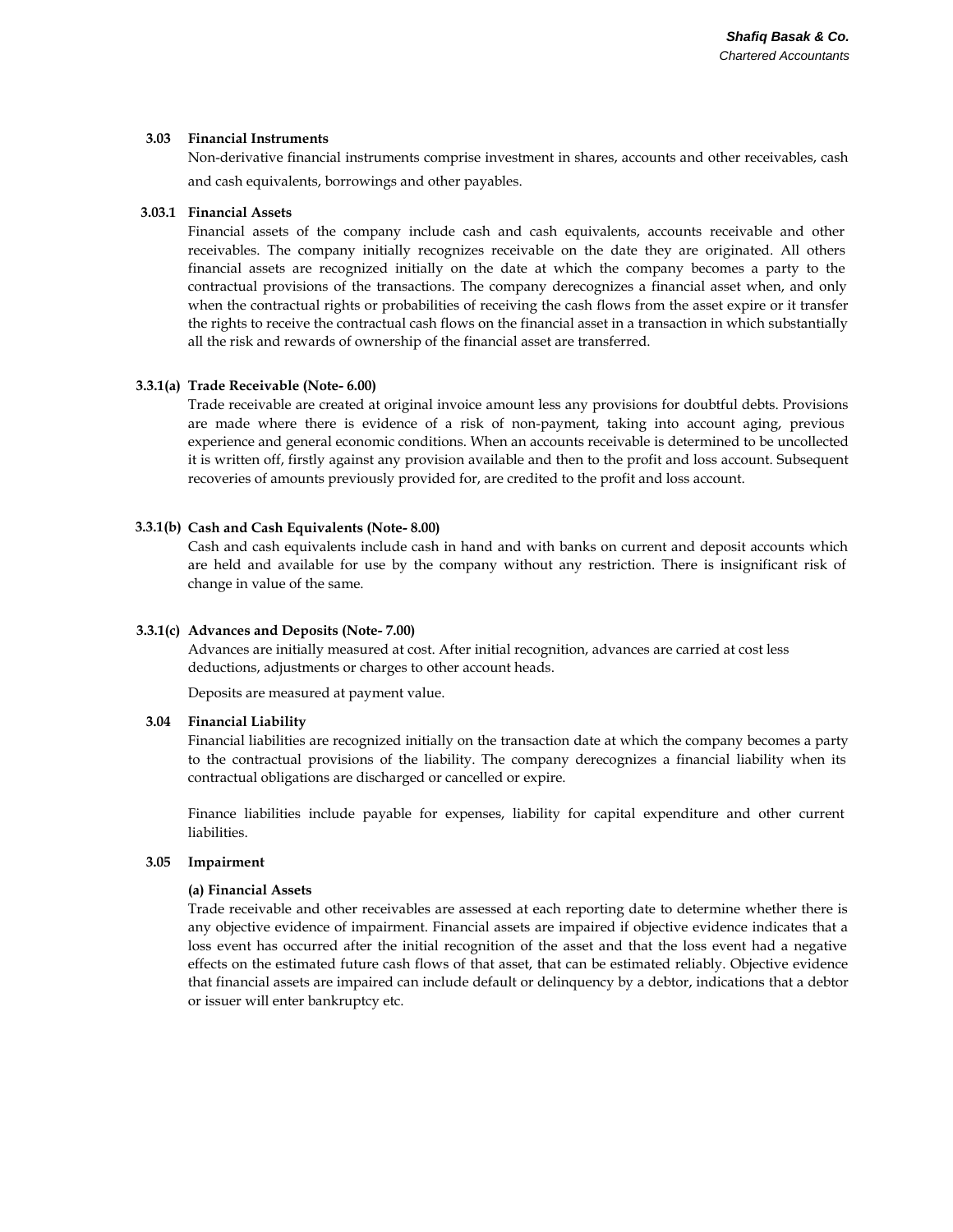# **(b) Non-Financial Assets**

An asset is impaired when its carrying amount exceeds its recoverable amount. The company assesses at each reporting date whether there is any indication that an asset may be impaired. If any such indication exists, the company estimates the recoverable amount of the asset. The recoverable amount of an asset is the higher of its fair value less costs to sell and its value in use. Carrying amount of the assets is reduced to its recoverable amount by recognizing an impairment loss if, and only if, the recoverable amount of the asset is less than its carrying amount. Impairment loss is recognized immediately in statement of profit or loss and other comprehensive income unless the asset is carried at revalued amount.

# **3.06 Inventories**

Inventories are carried at the lower of cost and net realizable value as prescribed by IFRS 2: Inventories. Cost is determined on weighted average cost basis. The cost of inventories comprises of expenditure incurred in the normal course of business in bringing the inventories to their present location and condition. Net realizable value is based on estimated selling price less any further costs expected to be incurred to make the sale.

# **3.07 Provisions**

A provision is recognized in the statement of financial position when the company has a legal or constructive obligation as a result of a past event, it is probable that an outflow of economic benefits will be required to settle the obligation and a reliable estimate can be made of the amount of the obligation. Provision is ordinarily measured at the best estimate of the expenditure required to settle the present obligation at the date of statement of financial position. Where the effect of time value of money is material, the amount of provision is measured at the present value of the expenditures expected to be required to settle the obligation.

# **3.08 Income Tax Expense**

Income tax expenses comprise current, earlier year and deferred taxes. Income tax expenses are recognized in the statement of profit or loss and other comprehensive income except to the extent that it relates to items recognized directly in equity, in which case it is recognized in equity.

#### **(a) Current Tax**

Current tax is the expected tax payable on the taxable income for the period, using tax rates enacted or substantively enacted at the reporting date, and any adjustment to tax payable in respect of previous periods. The tax rate used for the reporting periods is as follows:

| Year |                                   | Tax rate |
|------|-----------------------------------|----------|
| 2017 |                                   | 25.00%   |
| 2018 |                                   | 25.00%   |
| 2019 | (1st July, 2018 to 30 June, 2019) | 25.00%   |

The company qualifies as a "Publicly Traded Company"; hence the applicable Tax Rate is 25.00%.

# **(b) Earlier Year Tax**

This represents the taxes imposed by the Tax Department after completion of tax assessment of previous years which were under appeal. The company provided the tax liability of previous years and charged as earlier year tax.

#### **(c) Deferred Tax**

The company has recognized deferred tax using balance sheet method in compliance with the provisions of IFRS 12: Income Taxes. The company's policy of recognition of deferred tax assets/ liabilities is based on temporary differences (Taxable or deductible) between the carrying amount (Book value) of assets and liabilities for financial reporting purpose and its tax base, and accordingly, deferred tax income/expenses has been considered to determine net profit after tax and earnings per shares (EPS).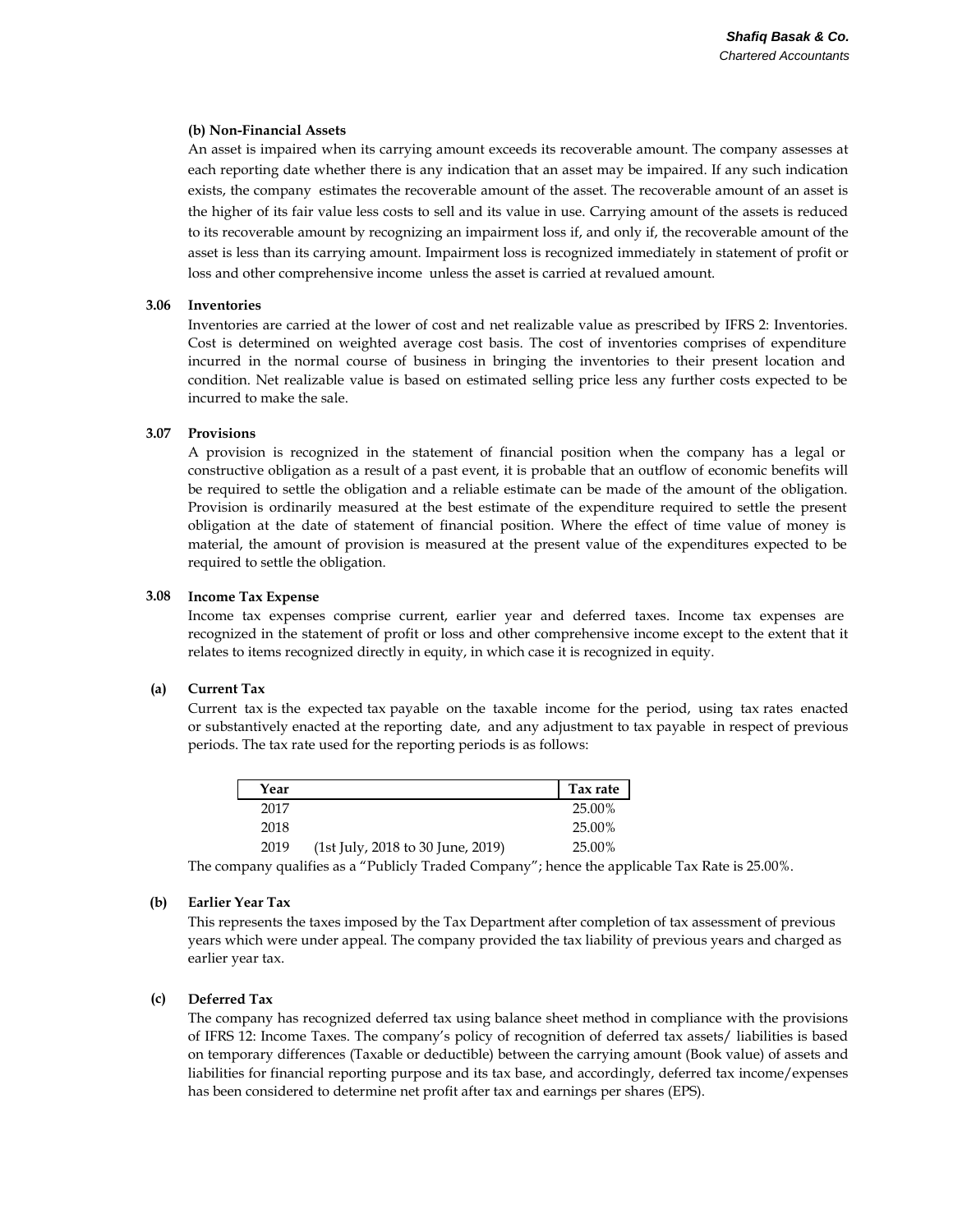A deferred tax asset is recognized to the extent that it is probable that future taxable profit will be available, against which temporary differences can be utilized. Deferred tax assets are reviewed at each reporting date and reduced to the extent that it is no longer probable that the related tax benefit will be realized.

#### **3.09 Borrowing Cost**

Borrowing costs are recognized as expenses in the period in which they are incurred unless capitalization of such is allowed under IFRS 23 : Borrowing Costs.

#### **3.10 Segment Report**

The Company has no reportable operating segments as per IFRS-8. The Company operates in a single product segment as such no segment reporting is felt necessary.

# **3.11 Employee Benefits**

The Company operates a contributory provident fund for its Staff. Assets of provident fund are held in a separate trustee who administrated fund as per the relevant rules and is funded by payments from employees and by the Company at pre-determined rates. The Company's contribution to the provident fund is charged off as revenue expenditure in the period to which the contributions relate.

# **3.12 Contribution to Workers' Profit Participation and Welfare Funds**

This represents 5% of net profit before tax contributed by the company as per provisions of the Bangladesh Labor Law, 2006 and is payable to workers as defined in the said law.

# **3.13 Proposed Dividend**

The amount of proposed dividend has not been accounted for but disclosed in the notes to the financial statements along with dividend per share in accordance with the requirements of the Para 125 of Bangladesh Accounting Standard (IFRS) 1: Presentation of Financial Statements. Also, the proposed dividend has not been considered as "Liability" in accordance with the requirements of the Para 12 & 13 of Bangladesh Accounting Standard (IFRS) 10: Events After The Reporting Period, because no obligation exists at the time of approval of accounts and recommendation of dividend by the Board of Directors.

Dividend proposed by the board of directors for the year under review shall be accounted for after the approval of the shareholders in the annual general meeting.

# **3.14 Earnings per Share (EPS)**

This has been calculated by dividing the basic earnings by the weighted average number of ordinary shares outstanding during the period.

# **Basic earnings**

This represents earnings for the year attributable to ordinary shareholders. As there was no preference dividend, minority interest or extra ordinary items, the net profit after tax for the year has been considered as fully attributable to the ordinary shareholders.

# **Weighted Average Number of Ordinary Share Outstanding during the period**

This represents the number of ordinary shares outstanding at the beginning of the year plus the number of ordinary shares during the period multiplied by a time-weighting factor. The time-weighting factor is the number of days the specific shares are outstanding as a production of the total number of days in the period.

# **Diluted Earnings per Share**

No diluted EPS is required to be calculated for the period as there was no scope for dilution.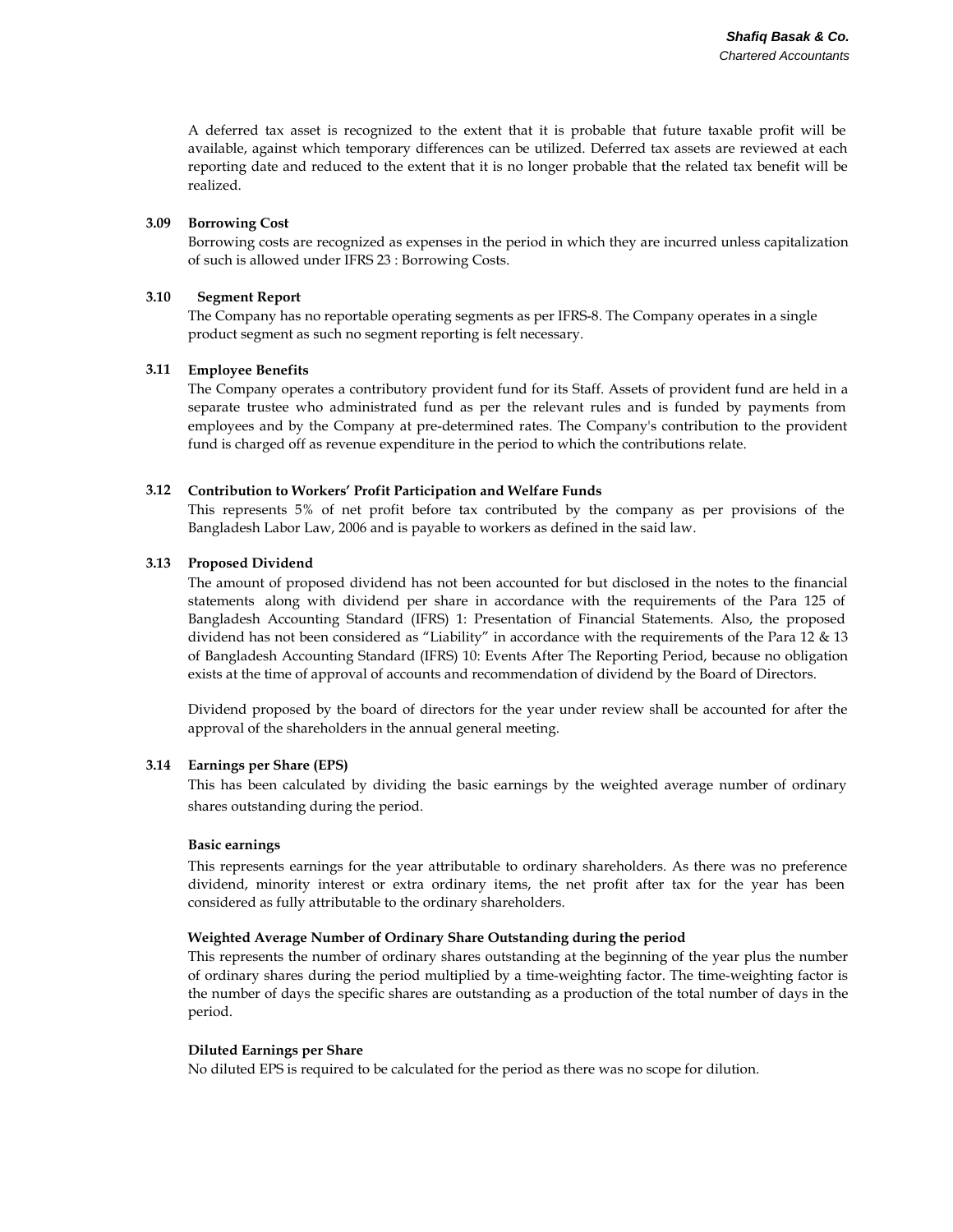# **3.15 Foreign Currency Transactions**

Foreign currency transactions are recorded at the applicable rates of exchange ruling at the transaction date. The monetary assets and liabilities, if any, denominated in foreign currencies at the financial position date are translated at the applicable rates of exchanges ruling at that date. Any gain or loss due to exchange differences are recognized as revenue income/expense in compliance with the provisions of IFRS 21: The Effects of Changes in Foreign Exchange Rates. There is no export and loan which are dominated the financial statements in this financial year.

# **3.16 Statement of Cash Flows**

The Statement of cash Flows has been prepared in accordance with the requirements of IFRS 7: Statement of Cash Flows. The Cash generated from operating activities has been reported using the Direct Method as prescribed by the Security and Exchange Rules,1987 and as the benchmark treatment of IFRS 7,whereby major classes of gross cash payments from operating activities are disclosed.

# **3.17 Event after Reporting Period**

Event after reporting period that provide additional information about the company's position at the date of statement of Financial Position or those that indicate the going concern assumption is not appropriate are reflected in the financial statements. Events after the reporting period that are not adjusting events are disclosed in the notes when material.

# **3.18 Other regulatory compliance**

As required, Ambee Pharmaceuticals Limited also complies with the following major regulatory provisions in addition to the Companies Act 1994, the Securities and Exchange rules 1987 and other applicable laws and regulations:

The Income Tax Ordinance 1984 The Income Tax Rules 1984 The Securities and Exchange Commission Ordinance 1969 The Securities and Exchange Commission Act 1993 The Value Added Tax Act 1991 The Value Added Tax Rules 1991 The Labour Law 2006

#### **3.19 Going concern**

The company has adequate resources to be in operation for a foreseeable future and the directors continue to adopt going concern basis in preparing the financial statements. The current resources of the company provide sufficient fund to meet the present requirements of its existing business.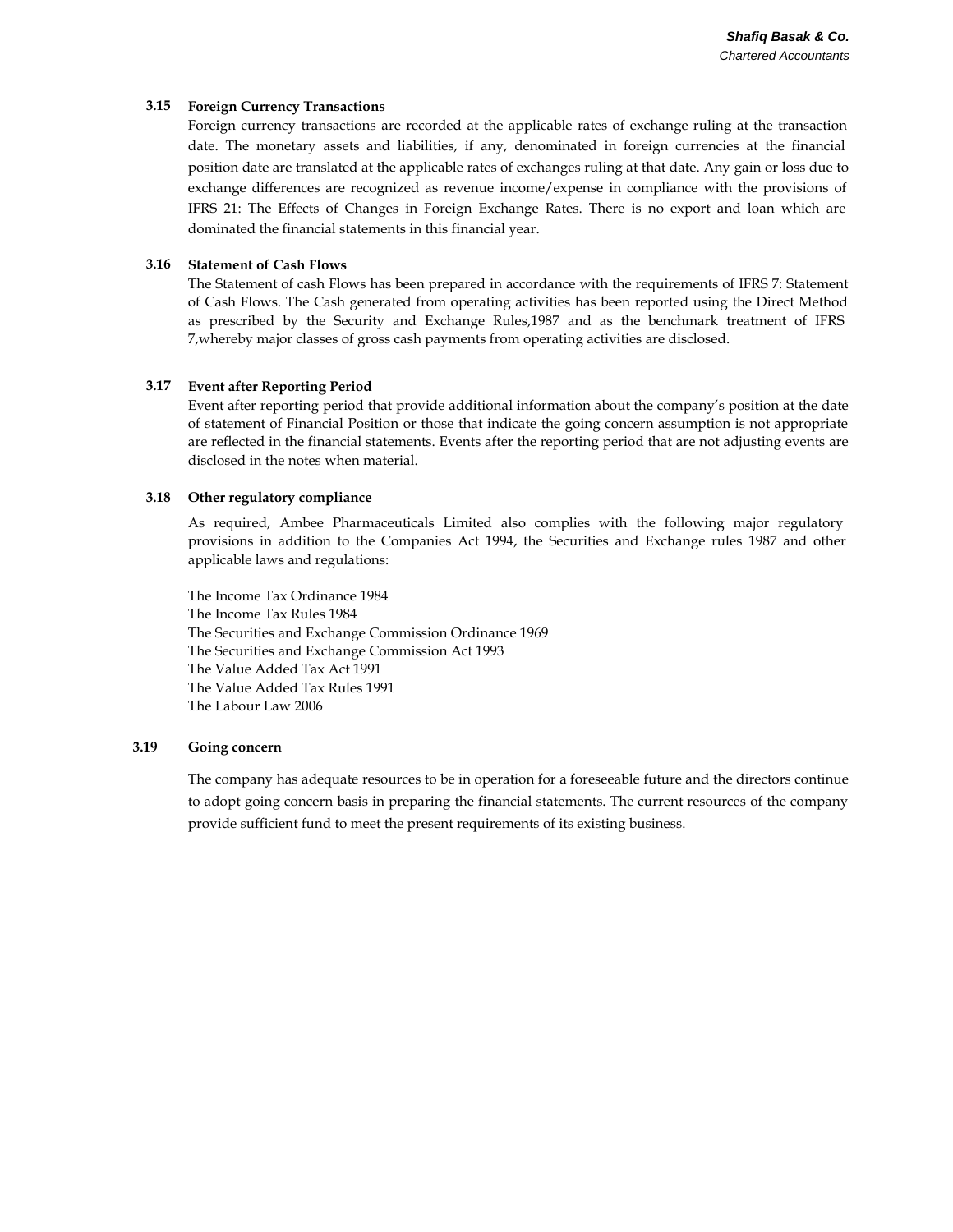| <b>Note</b> | Particulars                                                          | Note Ref. | <b>Amount in Taka</b> |              |
|-------------|----------------------------------------------------------------------|-----------|-----------------------|--------------|
| Sl. No.     |                                                                      |           | 30 June 2019          | 30 June 2018 |
| 04.00       | <b>Property Plant &amp; Equipment</b>                                |           |                       |              |
|             | A) Cost:                                                             |           |                       |              |
|             | <b>Opening Balance</b>                                               |           | 227,253,359           | 221,482,359  |
|             | Add: Addition during the year                                        |           | 366,850               | 5,771,000    |
|             | Less: Adjustment during the year                                     |           |                       |              |
|             | Closing Balance (A)                                                  |           | 227,620,208           | 227,253,359  |
|             | (B) Accumulated Depreciation                                         |           |                       |              |
|             | Opening Balance                                                      |           | 110,634,097           | 101,579,762  |
|             | Add: Addition during the year                                        |           | 7,855,272             | 9,054,335    |
|             | Less: Adjustment during the year                                     |           |                       |              |
|             | Closing Balance (B)                                                  |           | 118,489,369           | 110,634,097  |
|             | <b>Written Down Value(A-B)</b>                                       |           | 109,130,839           | 116,619,262  |
|             | Details of Property Plant & Equipment are shown in <b>Annexure-A</b> |           |                       |              |
| 5.00        | <b>Inventories</b>                                                   |           |                       |              |
|             | Raw materials                                                        |           | 53,359,376            | 62,233,624   |
|             | Packing materials                                                    |           | 24,694,796            | 34,888,311   |
|             |                                                                      |           |                       |              |

| Packing materials     | 24,694,796  | 34,888,311  |
|-----------------------|-------------|-------------|
| Promotional materials | 763,559     | 922,244     |
| Work-in-process       | 5,554,308   | 6,798,986   |
| Finished goods        | 59,323,562  | 47,854,958  |
| Materials-in-transit  | 832,000     | 1,252,000   |
|                       | 144,527,601 | 153,950,123 |

#### **6.00 Trade Receivables**

 a) Trade Receivables of Tk. 65,053,413 (June 30,2018 - 72,552,402) is considered good in respect of which the company holds no security other than the debtors personal security.

- b) No amount was due by the directors (including Managing director), managing agents, managers and other officers of the company and any of them severally or jointly with any other person.
- c) Debtors outstanding for a period

|      | Above six months                   |           | 29,887,781 | 31,923,763 |
|------|------------------------------------|-----------|------------|------------|
|      | Below six months                   |           | 35,165,632 | 40,628,639 |
|      |                                    |           | 65,053,413 | 72,552,402 |
| 7.00 | Advances, Deposits & Pre-payments: |           |            |            |
|      | a) Advances                        | Note-7.01 | 75,211,715 | 84,505,859 |
|      | b) Deposit and Prepayments         | Note-7.02 | 3,503,147  | 3,598,361  |
|      |                                    |           | 78,714,862 | 88,104,220 |
| 7.01 | Advances                           |           |            |            |
|      | Advances to staff                  |           | 1,701,090  | 3,228,194  |
|      | Advance Rent                       |           | 341,000    | 1,325,600  |
|      | Income tax                         |           | 44,358,008 | 49,872,949 |
|      | Against purchases and expenses     |           | 9,554,820  | 12,374,475 |
|      | Associated Undertaking             |           | 19,256,797 | 17,704,641 |
|      | Sub total                          |           | 75,211,715 | 84,505,859 |
|      |                                    |           |            |            |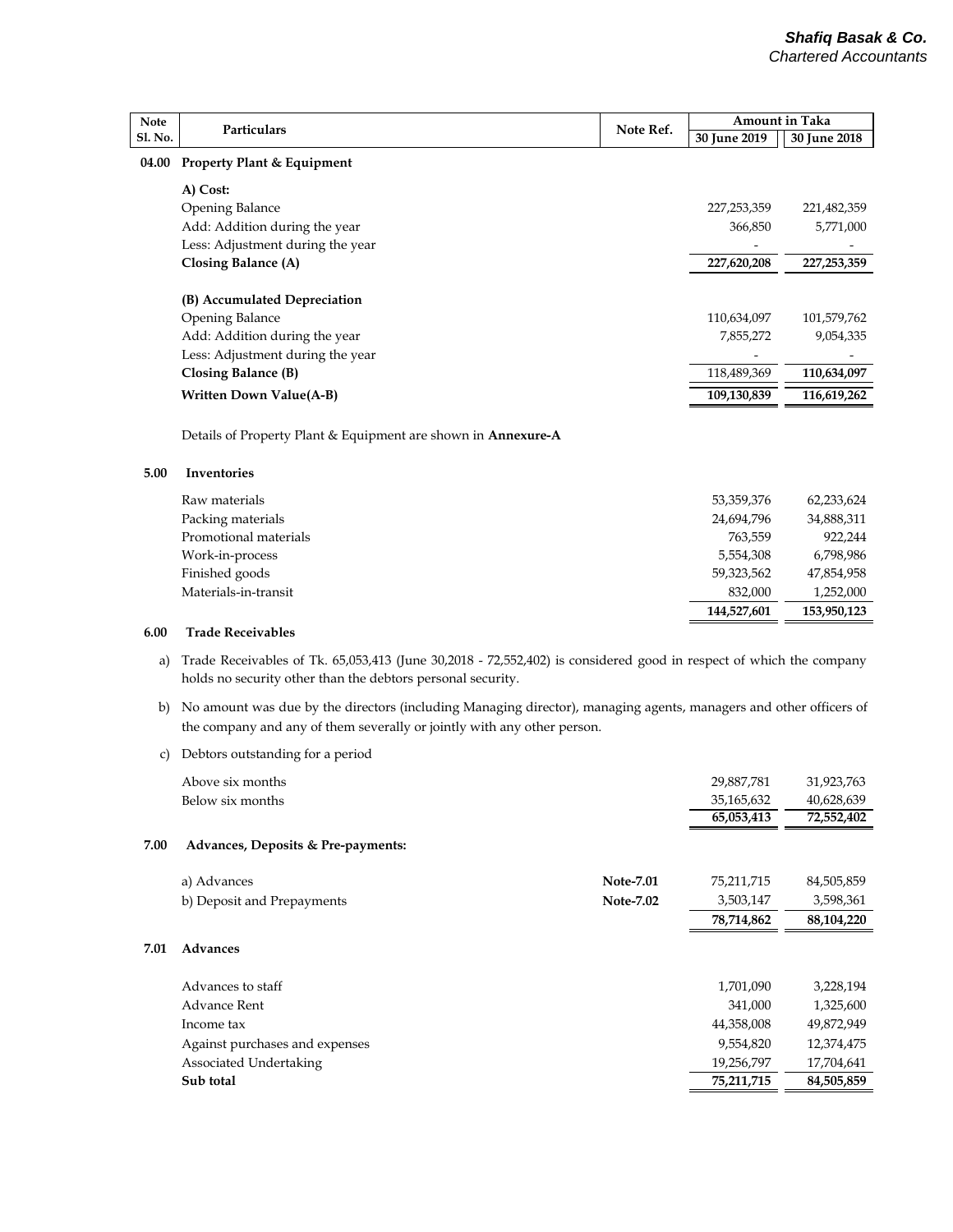| 30 June 2019<br>30 June 2018<br>7.02<br><b>Deposit and Prepayments</b><br>1,333,967<br>VAT deposit<br>1,009,181<br>L/C Margin<br>832,000<br>1,252,000<br>Guarantee Margin<br>20,715<br>20,715<br>Other Deposits<br>1,291,465<br>1,291,465<br>Pre-payments<br>25,000<br>25,000<br>Sub total<br>3,503,147<br>3,598,361<br>8.00<br>Cash & Cash Equivalents<br>In hand<br>3,939,711<br>9,545,752<br>At banks:<br>1,628,308<br>3,113,406<br>1,546,793<br>3,031,891<br>In current account<br>81,515<br>In in-operative account<br>81,515<br>5,568,019<br>12,659,158<br>09.00<br><b>Share Capital</b><br><b>Authorised Capital</b><br>2,500,000 Ordinary Shares of Tk. 10 each<br>25,000,000<br>25,000,000<br>Issued, Subscribed and paid-up Capital<br><b>By Cash</b><br>1,821,008 Ordinary Shares of Tk. 10 each fully paid up<br>in cash.<br>18,210,080<br>18,210,080<br>Other than Cash<br>178,992 Ordinary Shares of Tk. 10 each paid-up in full<br>for consideration other-wise than cash.<br>1,789,920<br>1,789,920<br>By issue of Bonus Share<br>400,000 Bonus Shares of Tk.10 each Issued for the year<br>2013<br>4,000,000<br>4,000,000<br>24,000,000<br>24,000,000 | <b>Note</b>    | Particulars | Note Ref. | <b>Amount in Taka</b> |  |
|------------------------------------------------------------------------------------------------------------------------------------------------------------------------------------------------------------------------------------------------------------------------------------------------------------------------------------------------------------------------------------------------------------------------------------------------------------------------------------------------------------------------------------------------------------------------------------------------------------------------------------------------------------------------------------------------------------------------------------------------------------------------------------------------------------------------------------------------------------------------------------------------------------------------------------------------------------------------------------------------------------------------------------------------------------------------------------------------------------------------------------------------------------------------|----------------|-------------|-----------|-----------------------|--|
|                                                                                                                                                                                                                                                                                                                                                                                                                                                                                                                                                                                                                                                                                                                                                                                                                                                                                                                                                                                                                                                                                                                                                                        | <b>Sl. No.</b> |             |           |                       |  |
|                                                                                                                                                                                                                                                                                                                                                                                                                                                                                                                                                                                                                                                                                                                                                                                                                                                                                                                                                                                                                                                                                                                                                                        |                |             |           |                       |  |
|                                                                                                                                                                                                                                                                                                                                                                                                                                                                                                                                                                                                                                                                                                                                                                                                                                                                                                                                                                                                                                                                                                                                                                        |                |             |           |                       |  |
|                                                                                                                                                                                                                                                                                                                                                                                                                                                                                                                                                                                                                                                                                                                                                                                                                                                                                                                                                                                                                                                                                                                                                                        |                |             |           |                       |  |
|                                                                                                                                                                                                                                                                                                                                                                                                                                                                                                                                                                                                                                                                                                                                                                                                                                                                                                                                                                                                                                                                                                                                                                        |                |             |           |                       |  |
|                                                                                                                                                                                                                                                                                                                                                                                                                                                                                                                                                                                                                                                                                                                                                                                                                                                                                                                                                                                                                                                                                                                                                                        |                |             |           |                       |  |
|                                                                                                                                                                                                                                                                                                                                                                                                                                                                                                                                                                                                                                                                                                                                                                                                                                                                                                                                                                                                                                                                                                                                                                        |                |             |           |                       |  |
|                                                                                                                                                                                                                                                                                                                                                                                                                                                                                                                                                                                                                                                                                                                                                                                                                                                                                                                                                                                                                                                                                                                                                                        |                |             |           |                       |  |
|                                                                                                                                                                                                                                                                                                                                                                                                                                                                                                                                                                                                                                                                                                                                                                                                                                                                                                                                                                                                                                                                                                                                                                        |                |             |           |                       |  |
|                                                                                                                                                                                                                                                                                                                                                                                                                                                                                                                                                                                                                                                                                                                                                                                                                                                                                                                                                                                                                                                                                                                                                                        |                |             |           |                       |  |
|                                                                                                                                                                                                                                                                                                                                                                                                                                                                                                                                                                                                                                                                                                                                                                                                                                                                                                                                                                                                                                                                                                                                                                        |                |             |           |                       |  |
|                                                                                                                                                                                                                                                                                                                                                                                                                                                                                                                                                                                                                                                                                                                                                                                                                                                                                                                                                                                                                                                                                                                                                                        |                |             |           |                       |  |
|                                                                                                                                                                                                                                                                                                                                                                                                                                                                                                                                                                                                                                                                                                                                                                                                                                                                                                                                                                                                                                                                                                                                                                        |                |             |           |                       |  |
|                                                                                                                                                                                                                                                                                                                                                                                                                                                                                                                                                                                                                                                                                                                                                                                                                                                                                                                                                                                                                                                                                                                                                                        |                |             |           |                       |  |
|                                                                                                                                                                                                                                                                                                                                                                                                                                                                                                                                                                                                                                                                                                                                                                                                                                                                                                                                                                                                                                                                                                                                                                        |                |             |           |                       |  |
|                                                                                                                                                                                                                                                                                                                                                                                                                                                                                                                                                                                                                                                                                                                                                                                                                                                                                                                                                                                                                                                                                                                                                                        |                |             |           |                       |  |
|                                                                                                                                                                                                                                                                                                                                                                                                                                                                                                                                                                                                                                                                                                                                                                                                                                                                                                                                                                                                                                                                                                                                                                        |                |             |           |                       |  |
|                                                                                                                                                                                                                                                                                                                                                                                                                                                                                                                                                                                                                                                                                                                                                                                                                                                                                                                                                                                                                                                                                                                                                                        |                |             |           |                       |  |
|                                                                                                                                                                                                                                                                                                                                                                                                                                                                                                                                                                                                                                                                                                                                                                                                                                                                                                                                                                                                                                                                                                                                                                        |                |             |           |                       |  |
|                                                                                                                                                                                                                                                                                                                                                                                                                                                                                                                                                                                                                                                                                                                                                                                                                                                                                                                                                                                                                                                                                                                                                                        |                |             |           |                       |  |
|                                                                                                                                                                                                                                                                                                                                                                                                                                                                                                                                                                                                                                                                                                                                                                                                                                                                                                                                                                                                                                                                                                                                                                        |                |             |           |                       |  |
|                                                                                                                                                                                                                                                                                                                                                                                                                                                                                                                                                                                                                                                                                                                                                                                                                                                                                                                                                                                                                                                                                                                                                                        |                |             |           |                       |  |
|                                                                                                                                                                                                                                                                                                                                                                                                                                                                                                                                                                                                                                                                                                                                                                                                                                                                                                                                                                                                                                                                                                                                                                        |                |             |           |                       |  |
|                                                                                                                                                                                                                                                                                                                                                                                                                                                                                                                                                                                                                                                                                                                                                                                                                                                                                                                                                                                                                                                                                                                                                                        |                |             |           |                       |  |
|                                                                                                                                                                                                                                                                                                                                                                                                                                                                                                                                                                                                                                                                                                                                                                                                                                                                                                                                                                                                                                                                                                                                                                        |                |             |           |                       |  |
|                                                                                                                                                                                                                                                                                                                                                                                                                                                                                                                                                                                                                                                                                                                                                                                                                                                                                                                                                                                                                                                                                                                                                                        |                |             |           |                       |  |
|                                                                                                                                                                                                                                                                                                                                                                                                                                                                                                                                                                                                                                                                                                                                                                                                                                                                                                                                                                                                                                                                                                                                                                        |                |             |           |                       |  |
|                                                                                                                                                                                                                                                                                                                                                                                                                                                                                                                                                                                                                                                                                                                                                                                                                                                                                                                                                                                                                                                                                                                                                                        |                |             |           |                       |  |

### **a) The break-up of share-holding is given below :**

| Particulars                                                                                              |                                           | 2018-2019                      |                                            | 2017-2018                      |  |
|----------------------------------------------------------------------------------------------------------|-------------------------------------------|--------------------------------|--------------------------------------------|--------------------------------|--|
|                                                                                                          | No of Shares                              | $\frac{0}{0}$                  | No of Shares                               | $\frac{0}{0}$                  |  |
| Sponsors, Directors & Associates<br><b>ICB &amp; Institutions</b><br>Foreign Investors<br>General Public | 1,591,329<br>83,520<br>214,790<br>510.361 | 66.31<br>3.48<br>8.95<br>21.26 | 1,591,330<br>172,003<br>214,790<br>421.877 | 66.31<br>7.16<br>8.95<br>17.58 |  |
|                                                                                                          | 2,400,000                                 | 100                            | 2,400,000                                  | 100                            |  |

**b)** The distribution schedule showing the number of shareholders' and their shareholdings in Percentage has been

disclosed as a requirement of the "Listing Regulation" of Dhaka and Chittagong Stock Exchanges as on 30 June, 2019.

| <b>Range of Holdings</b>    | Number of<br><b>Shareholders</b> | No. of Shares | $\%$ of Shares<br>Holdings |
|-----------------------------|----------------------------------|---------------|----------------------------|
| $01$ to 500 shares          | 2645                             | 228,627       | $9.53\%$                   |
| 1501 to 5.000 shares        | 213                              | 262,774       | 10.95%                     |
| 5,001 to 10,000 shares      | 3                                | 26,153        | 1.09%                      |
| 10,001 to 20,000 shares     | 3                                | 47,580        | 1.98%                      |
| 20,001 to 30,000 shares     |                                  | 28.807        | 1.20%                      |
| 130,001 to 40,000 shares    | $\overline{0}$                   |               | $0.00\%$                   |
| 40,001 to 50,000 shares     | 3                                | 144,120       | 6.01%                      |
| 50,001 to 100,000 shares    | 0                                |               | $0.00\%$                   |
| 100,001 to 1,000,000 shares |                                  | 214,790       | 8.95%                      |
| Over 1,000,000 shares       |                                  | 1.447.149     | 60.30%                     |
|                             | 2,870                            | 2,400,000     | 100.%                      |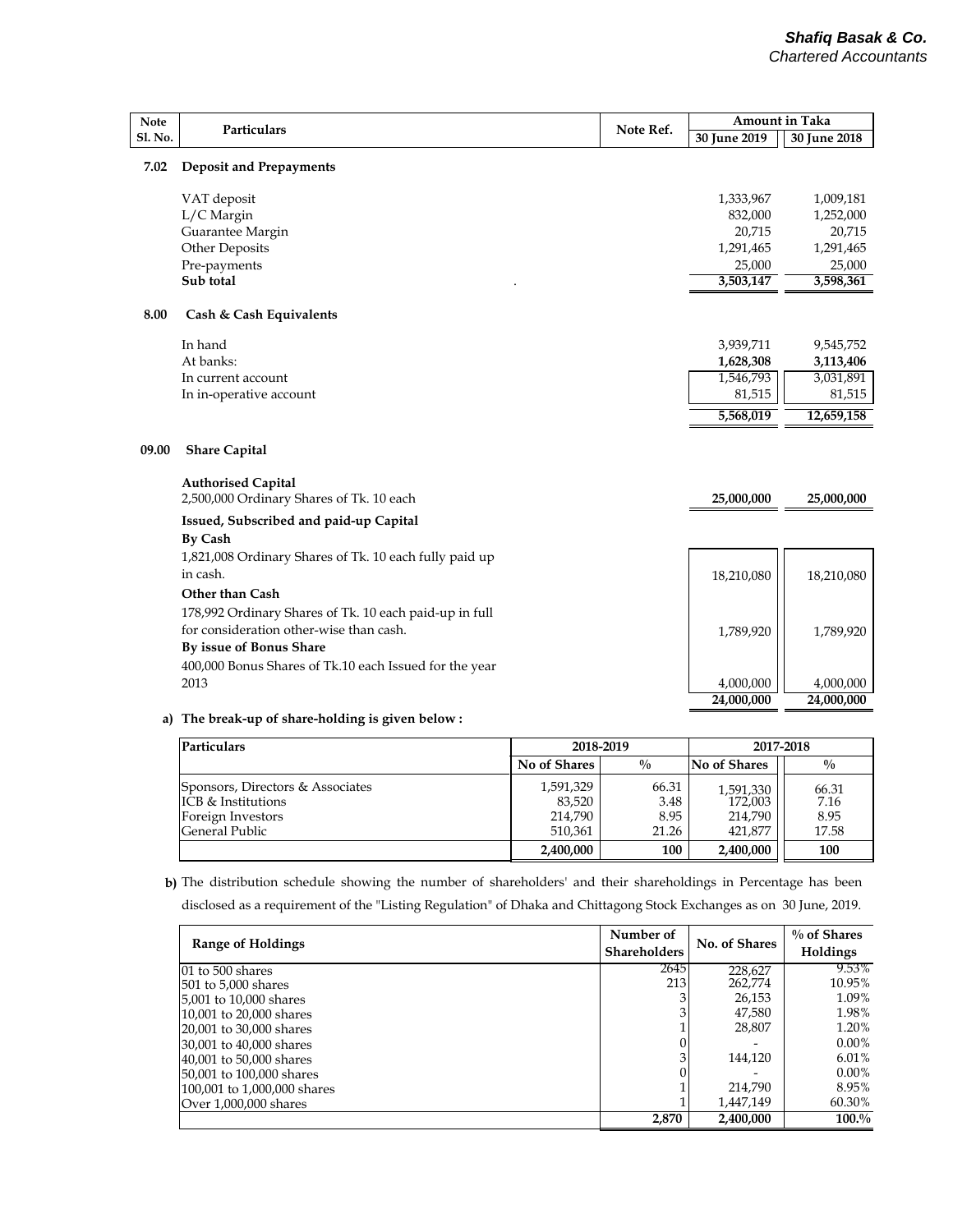| Note           | Particulars | Note Ref. | Taka<br>Amount in           |                     |
|----------------|-------------|-----------|-----------------------------|---------------------|
| <b>Sl. No.</b> |             |           | <b>Iune 2019</b><br>$30I_1$ | <b>30 June 2018</b> |

### **c) Market Price :**

The shares are listed in the Dhaka and Chittagong Stock Exchanges. On 30.06.2019 each share was quoted at Tk. 651.20(on 30.06.2018 - Tk. 591.70) in the Dhaka Stock Exchange Ltd. and Tk. 640.50 (on 30.06. 2018 - Tk. 590.70) in the Chittagong Stock Exchange Ltd.

### **d) Option on unissued shares :**

There is no option regarding authorised capital not yet issued but can be used to increase the issued, subscribed and paid-up capital through the issuance of new shares against cash contributions and bonus.

### **10.00 Tax-Holiday Reserve**

This was created out of Tax-Holiday Profit to invest in the same undertaking or in any new industrial undertaking or in stocks and shares of a public company or in government bonds or securities or for other purposes as specified in this respect as one of the condition of granting Tax Holiday.

### **11.00 Lease Finance**

|       | Loan from GSP Finance                                                 | 6,103,173   | 14,754,093    |
|-------|-----------------------------------------------------------------------|-------------|---------------|
|       | Less: Current Portion of long term loan being payable within one year | (4,303,037) | (8, 138, 494) |
|       |                                                                       | 1,800,136   | 6,615,599     |
|       | <b>Obligation Under Finance Leases</b>                                |             |               |
|       | Gross Finance Lease-minimum lease liability                           |             |               |
|       | Within one year                                                       | 4,878,040   | 9,723,408     |
|       | After one year                                                        | 2,009,922   | 7,996,623     |
|       | <b>Total</b>                                                          | 6,887,962   | 17,720,031    |
|       | Less: Future finance charges on finance lease liability               | 784,789     | 2,965,938     |
|       | Present Value of Finance Lease liability                              | 6,103,173   | 14,754,093    |
|       | This consist of as follows:                                           |             |               |
|       | Within one year                                                       | 4,303,037   | 8,138,494     |
|       | Within two to five years                                              | 1,800,136   | 6,615,599     |
|       | <b>Total Present Value of Finance Lease liability</b>                 | 6,103,173   | 14,754,093    |
|       | Effective interest rate for the said loan was as follows:             |             |               |
|       | October 03,2016 to August 30,2019 @ 16% per annum                     |             |               |
|       | November 09,2016 to October 05,2019 @ 16% per annum                   |             |               |
|       | February 15,2017 to January 15,2020 @ 16% per annum                   |             |               |
|       | February 05,2017 to November 05,2020 @ 16% per annum                  |             |               |
| 12.00 | <b>Short Term Credit Facility</b>                                     |             |               |
|       | Secured Overdraft                                                     |             |               |
|       | <b>Overdraft Facilities</b>                                           | 51,041,391  | 72,516,719    |
|       | Letter of Trust Receipt                                               | 45,799,485  | 31,058,631    |
|       |                                                                       | 96,840,876  | 103,575,350   |
|       |                                                                       |             |               |

# **13.00 Liabilities for Goods & Others**

This represents amounts due to various suppliers of raw, packing and stores materials, the ageing of which liability is as follows:

|                  | 11 078 025 | 10 023 879 |
|------------------|------------|------------|
| Below six months | 11.078.025 | 10.023.879 |
| Above six months |            |            |

| 11,078,025 | 10,023,879 |
|------------|------------|
| 11,078,025 | 10,023,879 |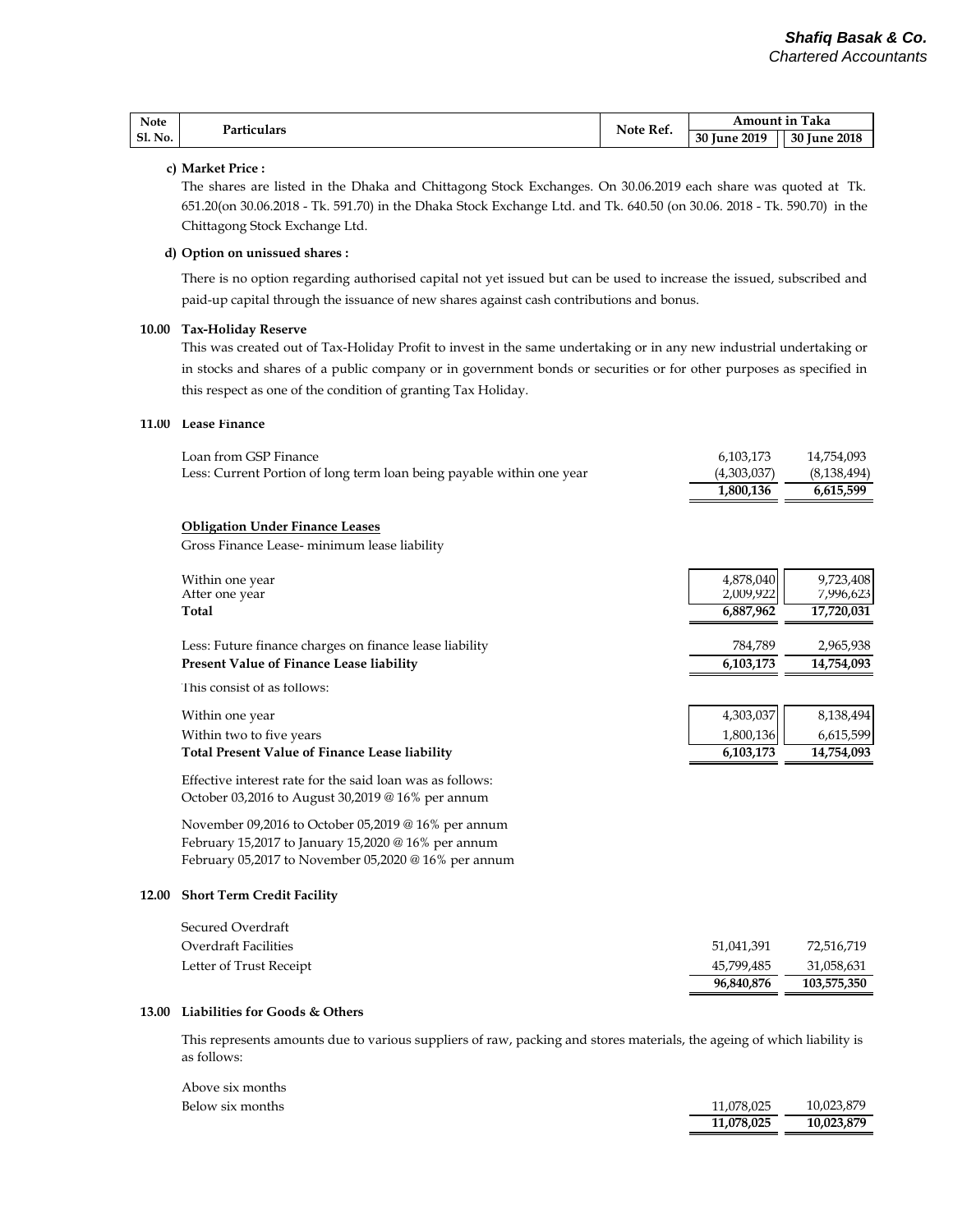| Note           |                  | Note Ref. | <b>TTL 1</b><br>Taka<br>Amount<br>: in |                     |
|----------------|------------------|-----------|----------------------------------------|---------------------|
| <b>Sl. No.</b> | Particulars<br>. |           | June 2019<br>30I                       | 2018<br>30I<br>lune |

### **14.00 Liabilities for Expenses**

This represents provision for various expenses (e.g. remuneration and allowances, salaries and wages, utilities bills etc.) which have fallen due as on 30th June, 2019, ageing of which liability is as follows

| Above six months                          |            |            |
|-------------------------------------------|------------|------------|
| Below six months                          | 11,251,507 | 10,064,390 |
|                                           | 11.251.507 | 10,064,390 |
| Details of above balance are given below: |            |            |
| Salary, wages & Allowance                 | 8,864,384  | 8,096,278  |
| Postage Expenses                          | 3,250      | 2,044      |
| Director Remuneration                     | 500,000    | 500,000    |
| Electricity, Gas & Water                  | 576,637    | 335,351    |
| <b>Audit Fees</b>                         | 402,500    | 402,500    |
| Telephone Bill                            | 280,341    | 143,821    |
| TA/DA & Other                             | 624,394    | 584,395    |
|                                           | 11,251,506 | 10,064,389 |
|                                           |            |            |

### **15.00 Liabilities for other Finance**

| <b>Opening Balance</b>           | 185,231,059              | 107,317,666    |
|----------------------------------|--------------------------|----------------|
| Add. Addition during the year    |                          | 124,547,070    |
| Vat payable                      | -                        | 4,420,550      |
| Loan from Aziz Mohammad Bhai     | $\overline{\phantom{a}}$ | 120,126,520    |
| Less: Adjustment during the year | (20,080,000)             | (46, 633, 677) |
| Vat Paid                         | (12,080,000)             |                |
| Interest paid                    |                          | (32, 419, 876) |
| Loan from Aziz Mohammad Bhai     | (8,000,000)              | (14,213,801)   |
|                                  | 165,151,059              | 185,231,059    |

### Details of above balance are given below:

| Employees Income Tax               | 701,137     | 701,137     |
|------------------------------------|-------------|-------------|
| Refund Warrant Payable             | 13,000      | 13,000      |
| Share Application Money            | 500         | 500         |
| Vat Payable                        | 24,436,732  | 36,516,732  |
| Income Tax deduction from Supplier | 431.369     | 431,369     |
| Provident Fund Payable             | 1,916,358   | 1,916,358   |
| Loan from Mr. Aziz Mohammad Bhai   | 117,650,308 | 125,650,308 |
| Interest Payable                   | 20,001,655  | 20,001,655  |
|                                    | 165,151,060 | 185,231,059 |

Out of total balance of Tk.165,151,060 an amount of Tk 117,650,308 is payable to Aziz Mohammad Bhai, Chairman of the Company as disclosed at Note # 35 "Related party transactions"

### **16.00 Provision for Income Tax**

| Opening Balance                       | 37,524,724  | 34,734,641 |
|---------------------------------------|-------------|------------|
| Provision for the year                | 3.846.493   | 2.790.083  |
| Adjustment for the year 2012 and 2014 | (5,586,300) | -          |
|                                       | 35,784,917  | 37.524.724 |

Income tax assessment up to 2008 and 2012, 2014 are completed. Assessment for the years 2009, 2010, 2011, 2013, 2015- 2016, 2016-2017, 2017 -2018 are finalized and in appeal. Income tax assessment for the year 2018-2019 is filed for assessment.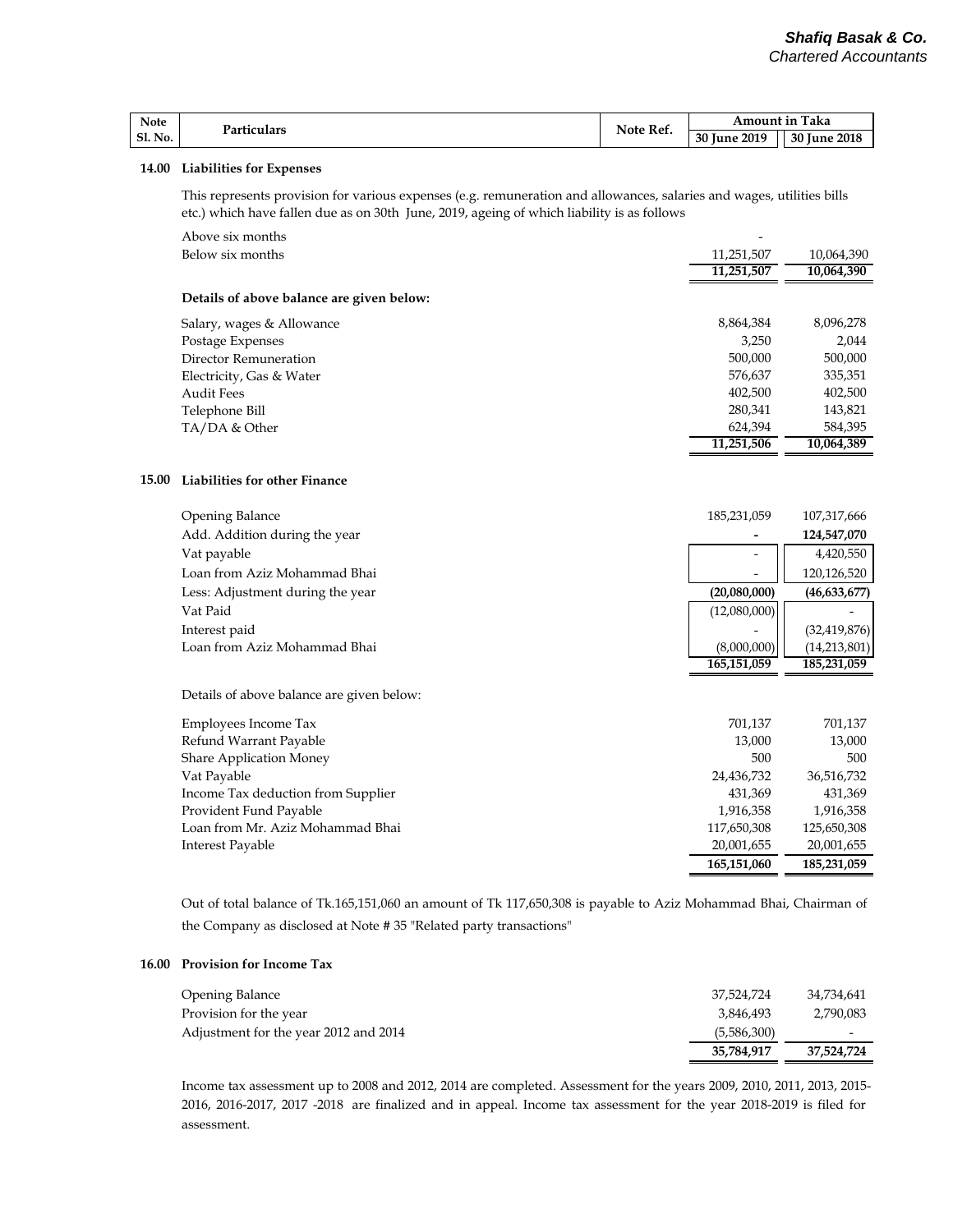| <b>Note</b>    | Note Ref.<br>Particulars                       | Amount in Taka |                     |              |
|----------------|------------------------------------------------|----------------|---------------------|--------------|
| <b>Sl. No.</b> |                                                |                | <b>30 June 2019</b> | 30 June 2018 |
|                | 17.00 Workers Profit Participation Fund (WPPF) |                |                     |              |

| Opening Balance                           | 6.719.088  | 5,011,559 |
|-------------------------------------------|------------|-----------|
| Provision for the year                    | 689.858    | 579,928   |
| Interest during the year                  | 940.672    | 1,127,601 |
| Less: Adjustment/ payment during the year | (571, 250) | -         |
|                                           | 7,778,368  | 6,719,088 |

# **18.00 Unclaimed Dividend**

The following figures represent the dividends for which the warrants are either lying with the shareholders and have not been presented as yet by them to the bank for encashment or have been returned to the company undelivered due to change of address of those shareholders and their new address have not yet been communicated to the company. Under instruction from SEC , press advertisements were made to collect the past dividend warrants but many shareholders are yet to turn up to collect their respective warrants.

|              |                                   |                 |                   |                    | 3,534,598    | 6,994,888      |
|--------------|-----------------------------------|-----------------|-------------------|--------------------|--------------|----------------|
|              |                                   |                 |                   |                    | 3,534,598    | 6,994,888      |
| 19.00        | Revenue                           |                 |                   |                    |              |                |
|              | <b>Local Sales</b>                |                 |                   |                    | 321,219,660  | 349,381,558    |
|              |                                   |                 |                   |                    | 321,219,660  | 349,381,558    |
|              | <b>Sales Quantity:</b>            |                 |                   |                    |              |                |
|              | Tablet                            | 66,587,541 Pcs. |                   |                    | 233,871,914  | 242,310,391    |
|              | Capsules                          | 11,469,200      | Pcs.              |                    | 37,830,932   | 79,364,425     |
|              | Liquids                           | 489,011         | Philes            |                    | 12,738,500   | 12,582,631     |
|              | Ointment                          | 57.881 Pcs.     |                   |                    | 1,106,024    | 236,265        |
|              | Injection                         |                 | 7,884,894 Ampoule |                    | 35,672,290   | 14,887,846     |
| <b>20.00</b> | <b>Cost of Sales</b>              |                 |                   |                    |              |                |
|              | Work-in-process (Opening)         |                 |                   |                    | 6,798,986    | 5,490,659      |
|              | Raw materials consumed            |                 |                   | <b>Notes-20.01</b> | 77,826,982   | 76,620,335     |
|              | Packing materials consumed        |                 |                   | <b>Notes-20.02</b> | 50,134,749   | 53,531,282     |
|              | Promotional materials consumed    |                 |                   | <b>Notes-20.03</b> | 3,580,567    | 3,695,756      |
|              | Factory overhead                  |                 |                   | <b>Notes-20.04</b> | 32,514,750   | 32,238,598     |
|              | Depreciation                      |                 |                   |                    | 1,976,748    | 2,095,628      |
|              | Work-in-process (Closing)         |                 |                   |                    | (5,554,308)  | (6,798,986)    |
|              | Cost of production                |                 |                   |                    | 167,278,474  | 166,873,272    |
|              | Stock of finished goods (Opening) |                 |                   |                    | 47,854,958   | 51,614,104     |
|              | Stock of finished goods (Closing) |                 |                   |                    | (59,323,562) | (47, 854, 958) |
|              | Cost of free samples              |                 |                   |                    | (1,574,196)  | (2,496,743)    |
|              |                                   |                 |                   |                    | 154,235,674  | 168,135,675    |

# **20.01 Raw Materials Consumed**

|                      | Active<br>Ingredients<br>(kg) | Excipients<br>(kg) | E.H.G.<br>Capsules (pcs) |              |                |
|----------------------|-------------------------------|--------------------|--------------------------|--------------|----------------|
| <b>Opening Stock</b> | 5,411                         | 43,448             | 7,910,630                | 62,233,624   | 65,913,118     |
| Purchase             | 17,480                        | 57,312             | 7,521,000                | 68,952,734   | 72,940,841     |
| Closing Stock        | 3.296                         | 28,579             | 4,918,700                | (53,359,376) | (62, 233, 624) |
|                      | 19,595                        | 72,181             | 10,512,930               | 77,826,982   | 76,620,335     |

Raw materials consumed is 86.17% imported.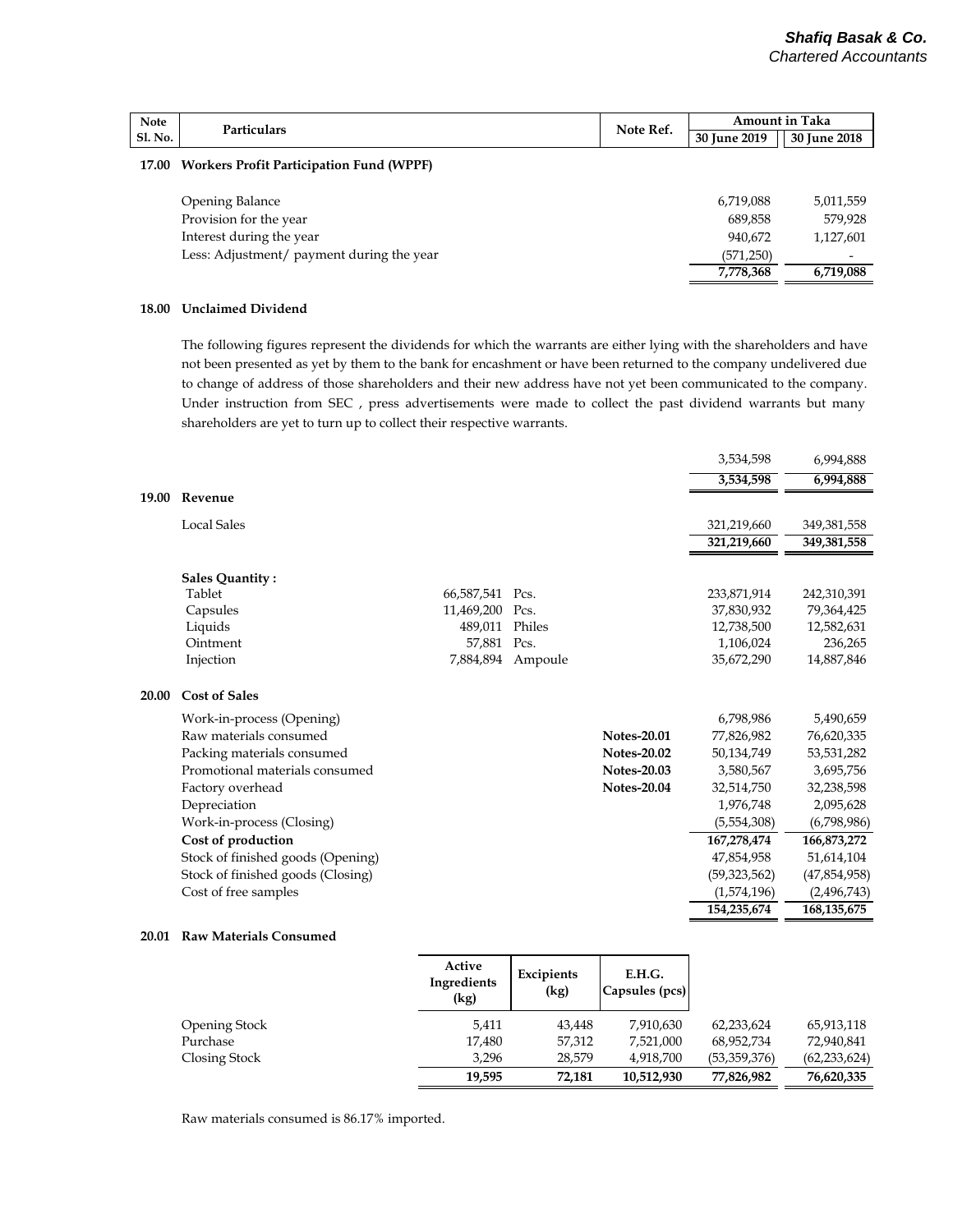| <b>Note</b><br><b>Sl. No.</b> | Particulars | Note Ref. | Taka<br>Amount in ' |                   |
|-------------------------------|-------------|-----------|---------------------|-------------------|
|                               |             |           | 30 June 2019        | 30 June<br>: 2018 |
|                               |             |           |                     |                   |

# **20.02 Packing Materials Consumed**

|                      | 50,134,749   | 53,531,282   |
|----------------------|--------------|--------------|
| Closing Stock        | (24,694,796) | (34,888,311) |
| Purchase             | 39,941,234   | 49,041,121   |
| <b>Opening Stock</b> | 34,888,311   | 39,378,472   |
|                      |              |              |

Packing materials consumed is 35.16% imported.

Particulars in respect of quantity of each packing materials as well as value of each class of packing materials are not given as number of items as well as classes of items are large.

### **20.03 Promotional Materials Consumed**

| Opening Stock | 922,244    | 1,018,281  |
|---------------|------------|------------|
| Purchase      | 3,421,882  | 3,599,719  |
| Closing Stock | (763, 559) | (922, 244) |
|               | 3,580,567  | 3,695,756  |

Particulars in respect of quantity of each promotional materials as well as value of each class of promotional materials are not given as number of items as well as classes of items are large.

# **20.04 FACTORY OVERHEAD**

| Salary, wages and allowances | 25,672,965 | 24,903,230 |
|------------------------------|------------|------------|
| Overtime allowances          | 177,430    | 274,700    |
| Car Expenses                 | 760,155    | 266,613    |
| Electricity, Gas and Water   | 4,135,753  | 3,929,072  |
| Conveyance                   | 49,475     | 29,392     |
| Entertainment                | 33,838     | 81,923     |
| Printing and Stationery      | 43,040     | 43,260     |
| Repairs and maintenance      | 665,502    | 946,791    |
| Telephone                    | 68,614     | 108,558    |
| Indirect materials-Packing   | 831,187    | 1,110,807  |
| Fees and Commissions         |            | 140,675    |
| Newspaper and periodicals    | -          | 3,400      |
| Uniform                      | 8,041      | 88,935     |
| General Expenses             |            | 72,435     |
| Washing and laundry expenses |            | 420        |
| Power & Fuel                 | 68,750     | 238,387    |
|                              | 32,514,750 | 32,238,598 |

# **21.00 ADMINISTRATIVE EXPENSES**

| Salary and allowances      | 8,134,858 | 9,053,520 |
|----------------------------|-----------|-----------|
| Directors' Remuneration    | 6,000,000 | 6,000,000 |
| Car expenses               | 480,000   | 270,780   |
| <b>Bank Charges</b>        | 30,703    | 38,957    |
| Conveyance                 | 126,186   | 129,500   |
| Entertainment              | 354,516   | 450,322   |
| <b>Travelling Expenses</b> | 503,811   | 705,972   |
| Postage expenses           | 16,840    | 18,931    |
| Printing and Stationery    | 279,687   | 190,065   |
| Electricity, Gas and Water | 1,033,037 | 982,267   |
|                            |           |           |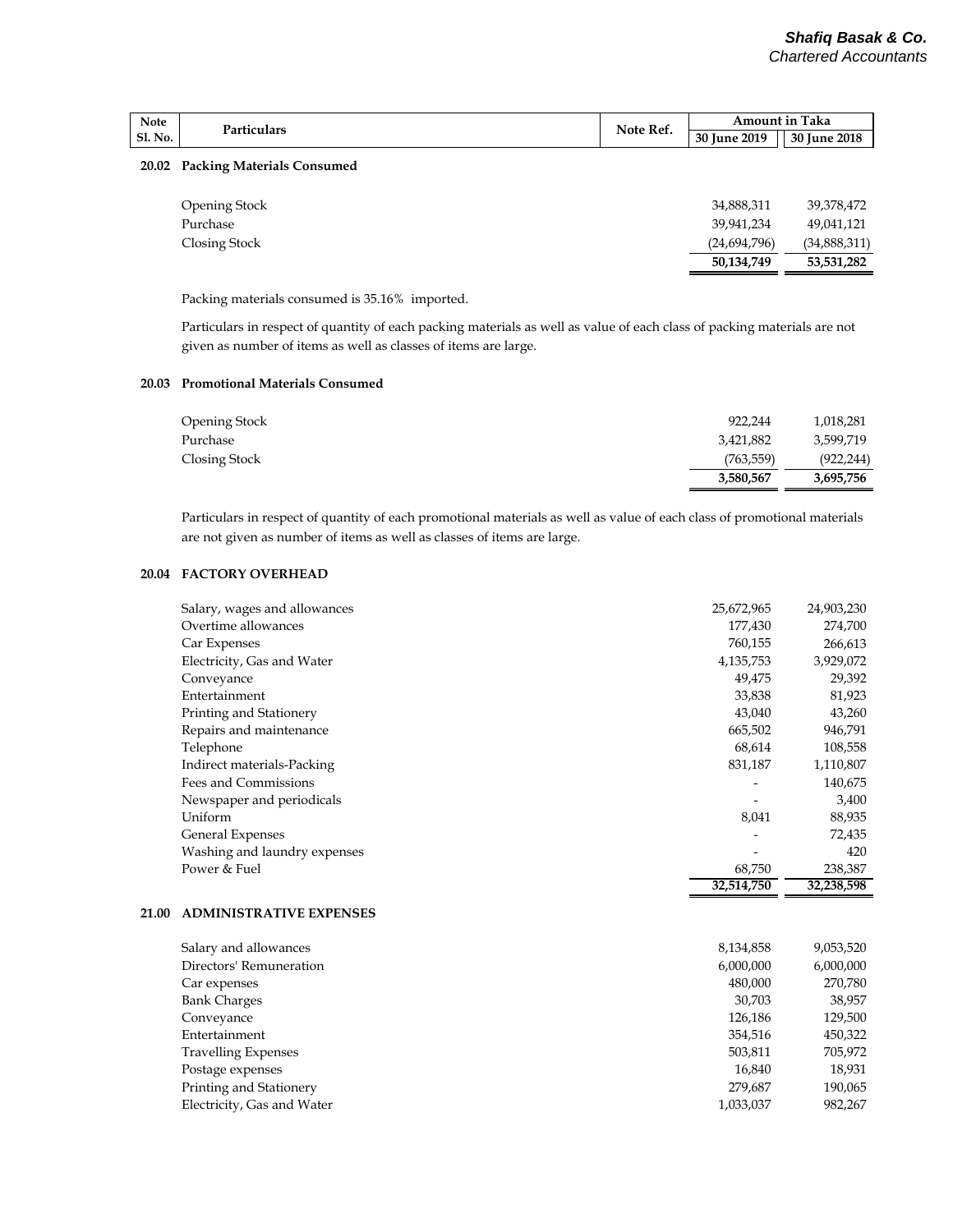| <b>Note</b>    | <b>Particulars</b>             | Note Ref. |              | <b>Amount in Taka</b> |
|----------------|--------------------------------|-----------|--------------|-----------------------|
| <b>Sl. No.</b> |                                |           | 30 June 2019 | 30 June 2018          |
|                | Repairs and maintenance        |           | 91.748       | 180,871               |
|                | Telephone                      |           | 811,318      | 802,898               |
|                | Fees and commissions           |           | 392,503      | 421,060               |
|                | Membership subscription        |           | 184,000      | 143,882               |
|                | Audit fees (Statutory)         |           | 402,500      | 402,500               |
|                | Insurance premium              |           | 73.755       | 78,820                |
|                | Legal and professional charges |           | 213,000      | 205,500               |
|                | AGM expenses                   |           | 149,687      | 126,096               |
|                | Advertisement & Publicity      |           | 119,079      | 140,254               |
|                | Depreciation                   |           | 5,878,525    | 6,958,708             |
|                |                                |           | 25.275.753   | 27.300.903            |

### **22.00 SELLING, DISTRIBUTION AND MARKETING EXPENSES**

| Salary and allowances                | 83,588,252  | 86,588,252  |
|--------------------------------------|-------------|-------------|
| <b>Incentive Bonus</b>               | 1,212,740   | 1,020,070   |
| Rent, rates and taxes                | 4,217,953   | 5,603,762   |
| Car expenses                         | 100,338     | 249,418     |
| <b>Bank charges</b>                  | 47,389      | 253,250     |
| Conveyance                           | 262,097     | 264,855     |
| Entertainment                        | 130,983     | 284,513     |
| Postage expenses                     | 16,255      | 21,741      |
| Printing and Stationery              | 376,038     | 375,860     |
| Repairs and maintenance              | 338,745     | 503,240     |
| Telephone                            | 1,370,462   | 1,350,775   |
| Electricity, Gas and Water           | 431,769     | 618,876     |
| Fees and commissions                 |             | 70,838      |
| Insurance premium                    |             | 349,881     |
| TA/DA of MR and others               | 7,095,481   | 9,071,470   |
| General expenses                     | 2,550       | 57,920      |
| Meeting/Conference/Training expenses | 1,271,610   | 1,604,670   |
| Delivery Van expenses                | 341,621     | 804,576     |
| Delivery expenses                    | 16,379,451  | 21,014,052  |
| Free Sample                          | 2,806,078   | 4,320,330   |
|                                      | 119,989,812 | 134,428,349 |

# **23.00 FINANCIAL EXPENSES**

| Interest on Overdraft     | 5.280.553 | 4,416,734 |
|---------------------------|-----------|-----------|
| Interest on Lease Finance | 1,700,030 | 2.373.728 |
| Interest on WPPF          | 940.672   | 1.127.601 |
|                           | 7.921.255 | 7.918.063 |

# **24.00 CONTRIBUTION TO WORKERS PROFIT PARTICIPATION FUND**

| Workers Profit Participation Fund | 689.858 | 579.928 |
|-----------------------------------|---------|---------|
|                                   |         |         |

This represents 5% of net profit before charging the contribution for the year provided as per provisions of the Companies Profit (Workers Participation) Act, 1968 and is payable to workers as defined in the said Act.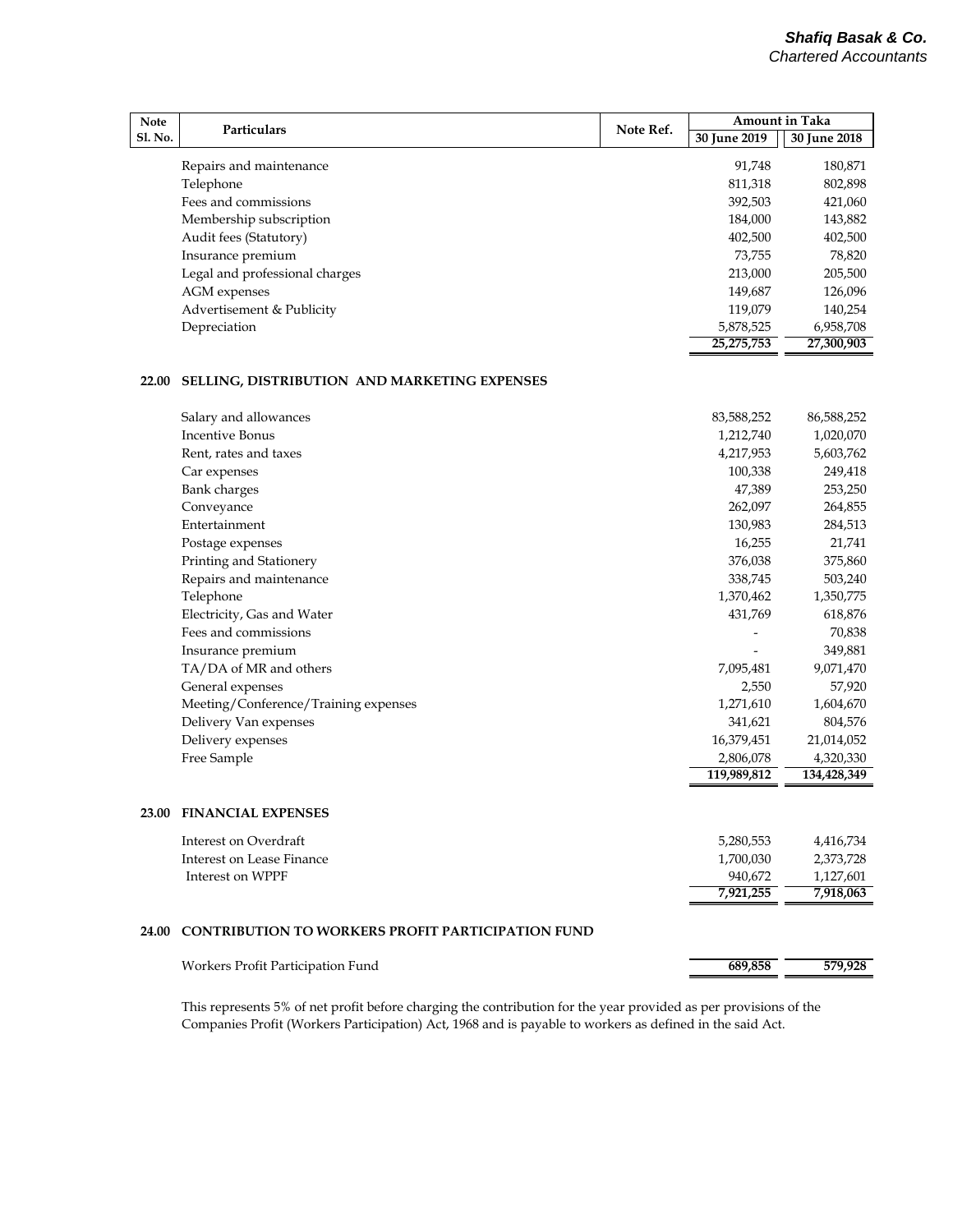| <b>Note</b>    | <b>Particulars</b>            | Note Ref. | <b>Amount in Taka</b> |              |  |
|----------------|-------------------------------|-----------|-----------------------|--------------|--|
| <b>Sl. No.</b> |                               |           | 30 June 2019          | 30 June 2018 |  |
|                | 25.00 EARNING PER SHARE (EPS) |           |                       |              |  |
|                | This is made un as follows :  |           |                       |              |  |

|                                                        | 1.40      | 3.44      |
|--------------------------------------------------------|-----------|-----------|
| during the year                                        |           |           |
| Weighted average number of Ordinary shares outstanding | 2,400,000 | 2,400,000 |
| (Net profit after tax)                                 |           |           |
| Earning attributable to the Ordinary Shareholders      | 3.367.016 | 8.263.981 |
| THIS IS HIGHE UP AS IOHOWS.                            |           |           |

Earning per Share (EPS) decreased by Tk. 2.04 due to profit after tax decreased by Tk. 4,896,965 this year than last year. During the year earlier year income taxes of Taka 5,586,300 and interest on WPPF Fund of Taka 940,672 which relates to previous year have been charged as expense for the year resulting decrease of EPS.

### **26.00 NET ASSETS VALUE (NAV)**

|       | Net Assets<br>Weighted average number of Ordinary shares-                  | 57,810,229 | 61,643,213 |
|-------|----------------------------------------------------------------------------|------------|------------|
|       | outstanding during the year                                                | 2,400,000  | 2,400,000  |
|       |                                                                            | 24.09      | 25.68      |
| 27.00 | NET OPERATING CASH FLOW PER SHARE                                          |            |            |
|       | Cash flows from net operating activities as per Statement of<br>Cash flows | 39,401,393 | 18,626,052 |
|       | Weighted average number of Ordinary shares outstanding during the year     | 2.400.000  | 2.400.000  |
|       |                                                                            | 16.42      | 7.76       |

Net Operating Cash Flows per Share (NOCPS) increased in this year by Tk. 8.66 due to increase of collection against sales by 3.05% than last year and decrease of operating expenses against sales in this year by 1.07 % than last year.

### **28.00 APPROPRIATION DURING THE YEAR**

In accordance with IFRSs 1 "Presentation of Financial Statements", the appropriations for the period other than dividend for 2017- 2018 are reflected in the statement of changes in equity.

The net profit for the year carried forward in the balance sheet will be applied for payment of this year's dividend proposed by the board of directors @ 30% (Thirty percent) cash dividend i.e. Taka 3.00 (Taka three) per fully paid Ordinary Shares of Taka 10.00 each and will be accounted for in the accounts as and when approved by the shareholders in the Annual General Meeting.

### **29.00 Key Management Personnel Compensation.**

During the year , the amount of compensation paid to Key Management Personnel including Board of Directors is as under ( As Para 17 of IAS 24 Related Party Disclosures):

| Short Term Employee Benefits | 15,581,250 |  |
|------------------------------|------------|--|
| Post-Employment Benefits     |            |  |
| Other Long-Term Benefits     | -          |  |
| Termination Benefits         | -          |  |
| Others                       | -          |  |
|                              | 15,581,250 |  |

There is no other benefits provided by the company to it's employees other than a contributory Provident Fund Scheme.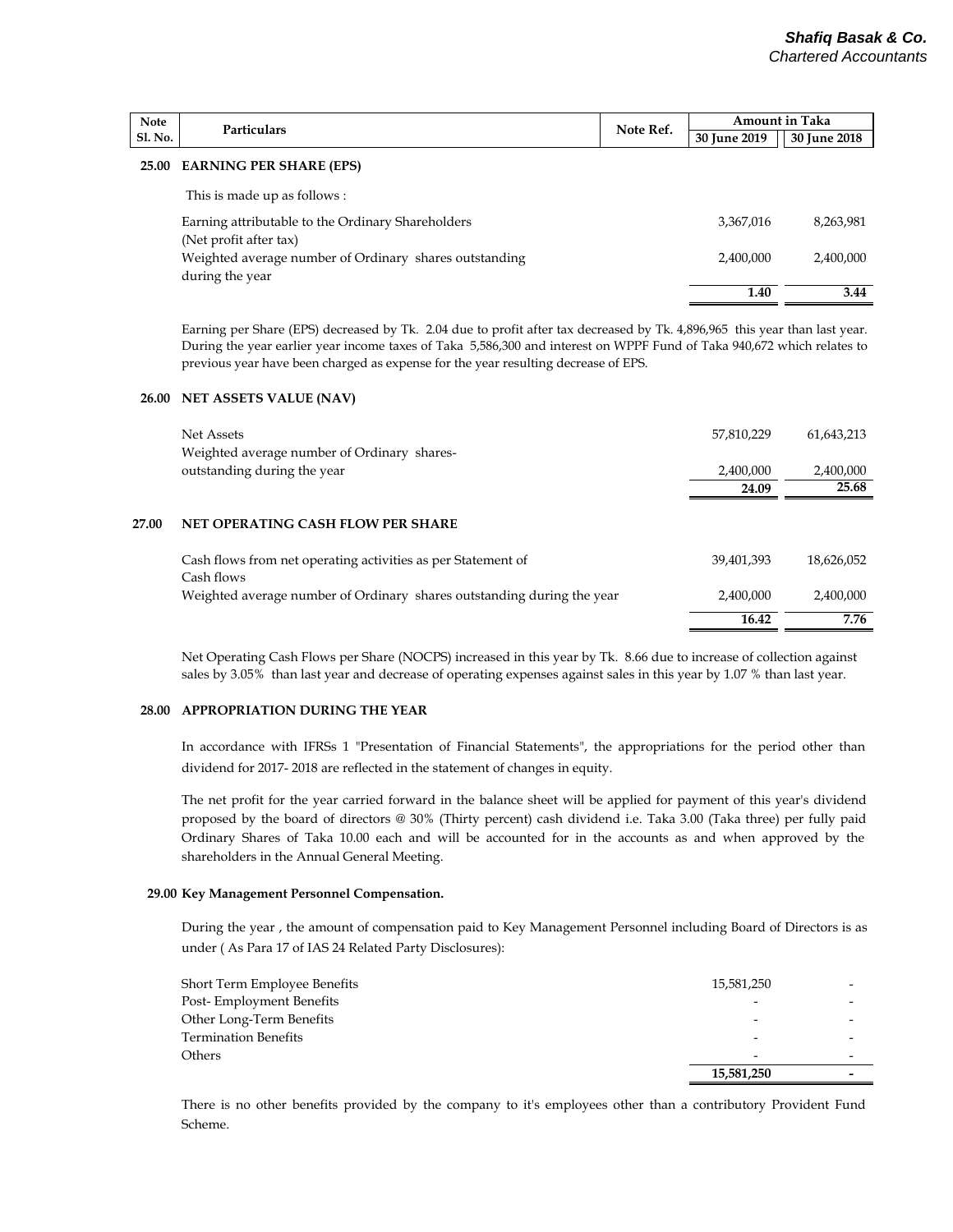| Note           | Particulars | Note Ref. | Taka<br>Amount in |                                    |  |
|----------------|-------------|-----------|-------------------|------------------------------------|--|
| <b>Sl. No.</b> |             |           | 2019<br>30 June   | <b>Iune 2018</b><br><b>30 June</b> |  |

### **30.00 NATURE OF SECURITY OF SHORT TERM CREDIT FACILITY**

The loan is secured against hypothecation on stocks, fixed assets, land and all other usual charge documents.

### **31.00 PLANT CAPACITY AND CAPACITY UTILISATION**

|                           |            | On single shift basis |                      |  |
|---------------------------|------------|-----------------------|----------------------|--|
| Products                  | Production | Actual                | <b>Remarks</b>       |  |
|                           | capacity   | production            |                      |  |
| Tablet group (Pcs)        | 1,200,000  | 1,100,000             | As per market demand |  |
| Capsule group (Pcs)       | 384,000    | 288,000               | As per market demand |  |
| Suspension group (Philes) | 8.000      | 7,000                 | -do-                 |  |
| Injectable (Ampoules)     | 35,000     | 30,000                | -do-                 |  |
| Tube                      | 7,500      | 5,000                 | -do-                 |  |

### **32.00 Credit Facility - Others**

There was no general nature of credit facilities available to the company under any contract, other than trade credit available in the ordinary course of business and not availed of as on 30-06-2019.

### **33.00 Capital Expenditure Commitment**

There was capital expenditure contracted and incurred or provided for at June 30, 2019.

There was no material capital expenditure authorised by the Board but not contracted for at June 30,2019.

### **34.00 Payments made in Foreign currency**

| Import of Raw material     | 59.413.636 | 67.944.393 |
|----------------------------|------------|------------|
| Import of Packing material | 14,043,629 | 20,523,709 |

No other expenses including royalty, technical expert and professional advisory fees, interest etc. was incurred or paid in foreign currencies except as stated above.

### **35.00 Related Party Transactions - Disclosure under IAS 24 "Related Party Disclosure"**

The Company has entered into transactions with other entities that fall within the definition of related party as contained in IAS-24 "Related Party Disclosures". The Company opines that terms of related party transactions do not significantly differ from those that could have been obtained from third parties. Total transactions of the significant related parties as at 30 June 2019 were as follows:

| Name of the Party                    | Relationship     | Nature of<br><b>Transaction</b>                   | Opening<br><b>Balance</b> | Addition<br>during the<br>year | Adjustment<br>during the<br>year | Closing<br><b>Balance</b> |
|--------------------------------------|------------------|---------------------------------------------------|---------------------------|--------------------------------|----------------------------------|---------------------------|
| Aziz Mohammad Bhai                   | Chairman         | Inter company<br>L <sub>o</sub> an/<br>Receivable | 125,650,308               |                                | 8,000,000                        | 117,650,308               |
| Olympic Industries<br>Limited        | Group<br>Concern | Inter company<br>L <sub>o</sub> an/<br>Receivable | 1,274,471                 | 324,520                        | 513,320                          | 1,085,671                 |
| <b>Bengal Steel Works</b><br>Limited | Group<br>Concern | Inter company<br>Loan/<br>Receivable              | 17,606,655                | 1,552,156                      |                                  | 19,158,811                |
| Ambee Films Limited                  | Group<br>Concern | Inter company<br>L <sub>o</sub> an/<br>Receivable | 97.986                    |                                |                                  | 97.986                    |
| Total                                | 144,629,420      | 1,876,676                                         | 8,513,320                 | 137,992,776                    |                                  |                           |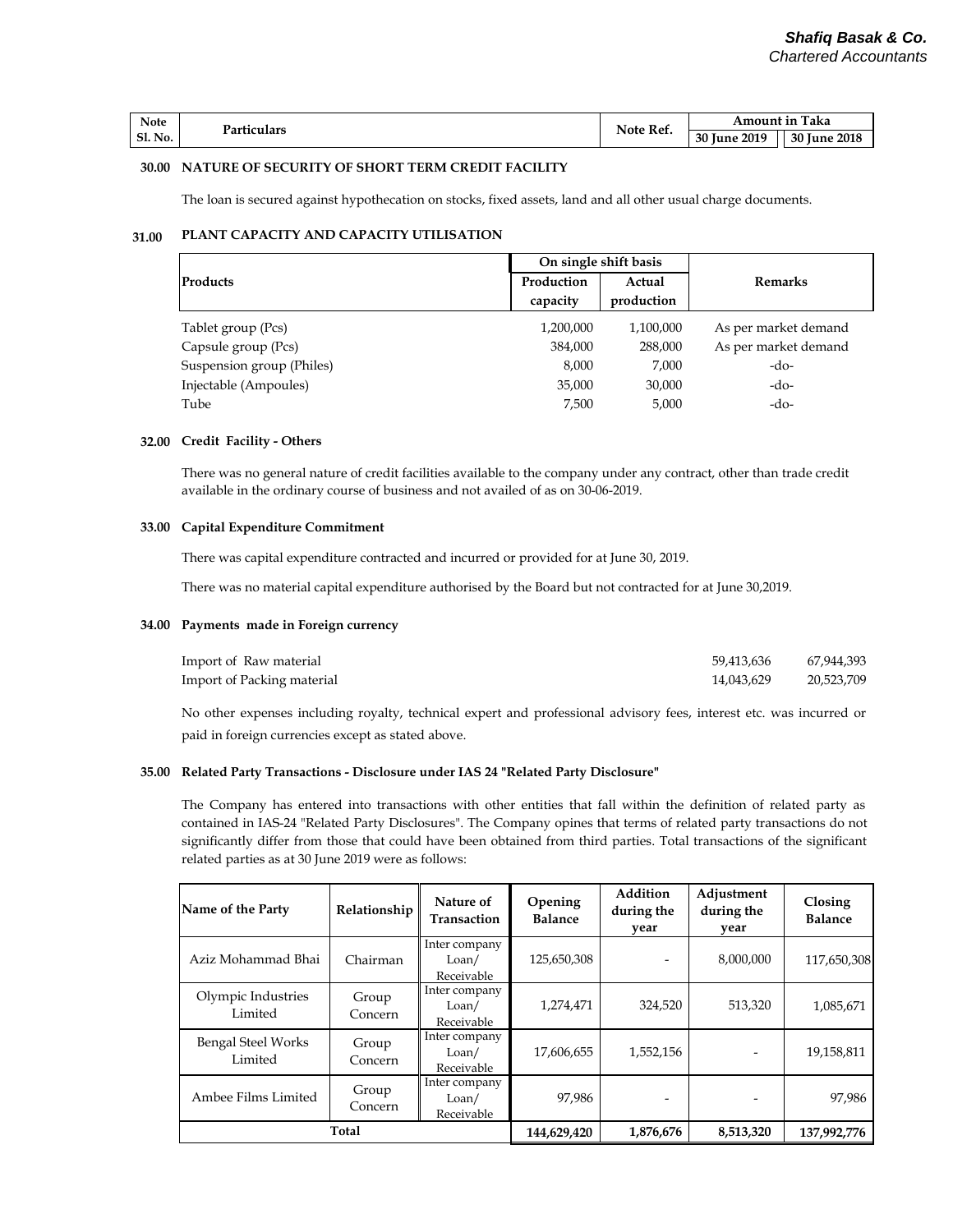| <b>Note</b>    | Particulars | Note Ref. | ` Taka<br>Amount in |              |  |
|----------------|-------------|-----------|---------------------|--------------|--|
| <b>Sl. No.</b> |             |           | <b>30 June 2019</b> | 30 June 2018 |  |

### **36.00 Comparative Figures**

Certain comparative figures have been reclassified from statements previously presented to conform to the presentation adopted during the period ended June 30, 2019.

### **37.00 Approval of the Financial Statements**

These financial statements were authorized for issue in accordance with a resolution of the Company's board of directors on 26-11-2019.

### **38.00 Post Closing Events**

Following events have occurred since the balance sheet date:

(a) Subsequent to the balance sheet date, the Board of Directors recommended 30% (Thirty percent) cash dividend i.e. Taka 3.00 (Taka three) per fully paid ordinary shares of taka 10.00 each which will be accounted for as and when approved by the shareholders in the Annual General Meeting.

(b) Except the fact stated above, no circumstances have arisen since the balance sheet date which would require adjustment to, or disclosure in, the financial statements or notes thereto.

### **39.00 Effect of exchange rate changes on cash and cash equivalents**

As per the Paragraph 28 of IFRS 21 "The Effects of Changes in Foreign Exchange Rates" - The Company has no Export/Foreign investment for the financial year 2018-2019, so it is not applicable in the Statement of Cash Flows for the year ended on 30 June 2019.

### **40.00 Financial Risk Management**

The management of company has overall responsibility for the establishment and oversight of the company's risk management framework. Risk management policies, procedures and systems are reviewed regularly to reflect changes in market conditions and the company's activities. The company has exposure to the following risks for its use of financial instruments.

Credit risk Liquidity risk Market risk

### **40.01 Credit Risk**

Credit risk is the risk of a financial loss to the company if a customer or counterparty to a financial instrument fails to meet its contractual obligations and arises principally from the company's receivables. Management has a credit policy in place and exposure to credit risk is monitored on an ongoing basis. As at 30 June 2019 substantial part of the receivables are those from its related company and subject to insignificant credit risk. Risk exposures from other financial assets. i.e. Cash at bank and other external receivables are nominal.

### **40.02 Liquidity Risk**

Liquidity risk is the risk that the company will not be able to meet its financial obligations as they fall due. The company's approach to managing liquidity ( cash and cash equivalents) is to ensure as far as possible, that it will always have sufficient liquidity to meet its liabilities when due under both normal and stressed conditions without incurring unacceptable losses or risking damage to the company's reputation. Typically, the company ensures that it has sufficient cash and cash equivalent to meet expected operational expenses including financial obligations through preparation of the cash flow forecast with due consideration of time line of payment of the financial obligation and accordingly arrange for sufficient liquidity/fund to make the expected payment within due date. In extreme stressed conditions the company may get support from the related company in the form of short term financing.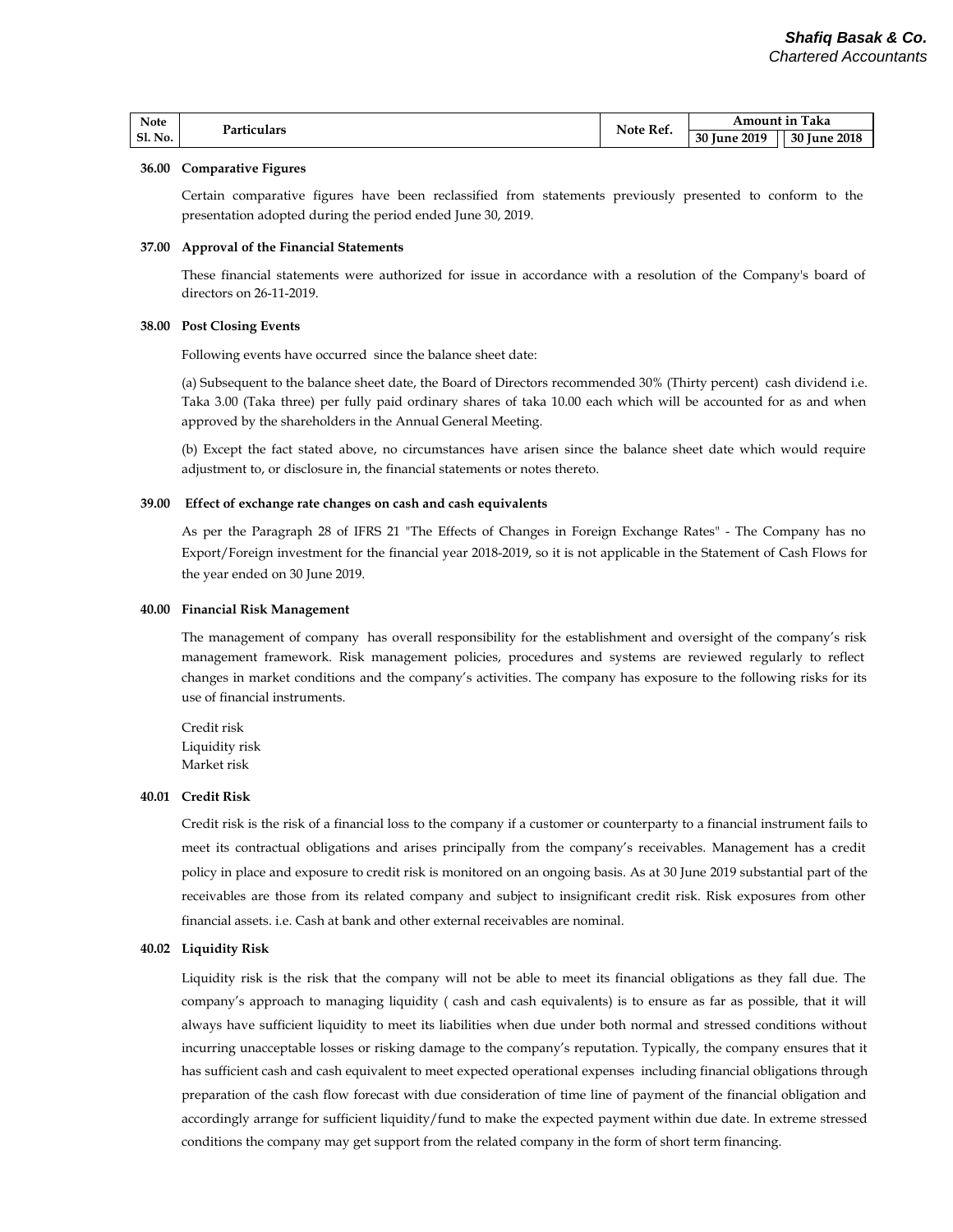| <b>Note</b>    | Particulars | Note Ref. | Taka<br>Amount in |                 |  |
|----------------|-------------|-----------|-------------------|-----------------|--|
| <b>Sl. No.</b> |             |           | 30 June 2019      | 30 June<br>2018 |  |

### **40.03 Market Risk**

Market risk is the risk that any change in market prices such as foreign exchange rates and interest will affect the company's income or the value of its holdings financial instruments. The objective of market risk management is to manage and control market risk exposures within acceptable parameters.

### **(a) Currency risk**

The Company is exposed to currency risk on certain purchases such as import of raw & packing materials, machineries and equipment. Majority of the Company's foreign currency transactions are denominated in USD and relate to procurement of raw & packing materials, machineries and equipment from abroad.

#### **(b) Interest rate risk**

Interest rate risk is the risk that arises due to changes in interest rates on borrowing. The foreign currency loan is subject to floating rates of interest. Local loans are, however, not significantly affected by fluctuations in interest rates. The company has not entered into any type of derivative instrument in order to hedge interest rate risk as at the reporting date.

### **41.00 General:**

### **41.01 Contingent Liabilities**

There may arise contingent liability for unassessed income tax cases pending with Tax Department.

### **41.02 Claims not Acknowledged:**

There is no claim against the company not acknowledged as on 30.06.2019

### **41.03 Directors Responsibility Statements:**

The board of Directors takes the responsibility for the preparation and presentation of these financial statements.

### **41.04 Directors Remuneration :**

During the year total remuneration paid to directors amounting to Tk. **6,000,000.**

### **41.05 Employee Details:**

At the end of the period there were 891 employees in the company.

**41.06** Amounts appearing in these financial statements have been rounded off to the nearest Taka.

### **42.00 Disclosure of Interests in other Entities**

As per International Financial Reporting Standard (IFRS)12: The Company have no any associate, subsidiary or joint venture organization which interest impact on Company's interest.

**Sd/- Director (Sakina Miraly) (Serajul Islam)**

**Director**

 **(Nurjehan Hudda) Sd/- Sd/- Director**

> **(Jahangir Alam) Company Secretary Sd/-**

**(A. K. M. Khairul Aziz) Chief financial officer Sd/-**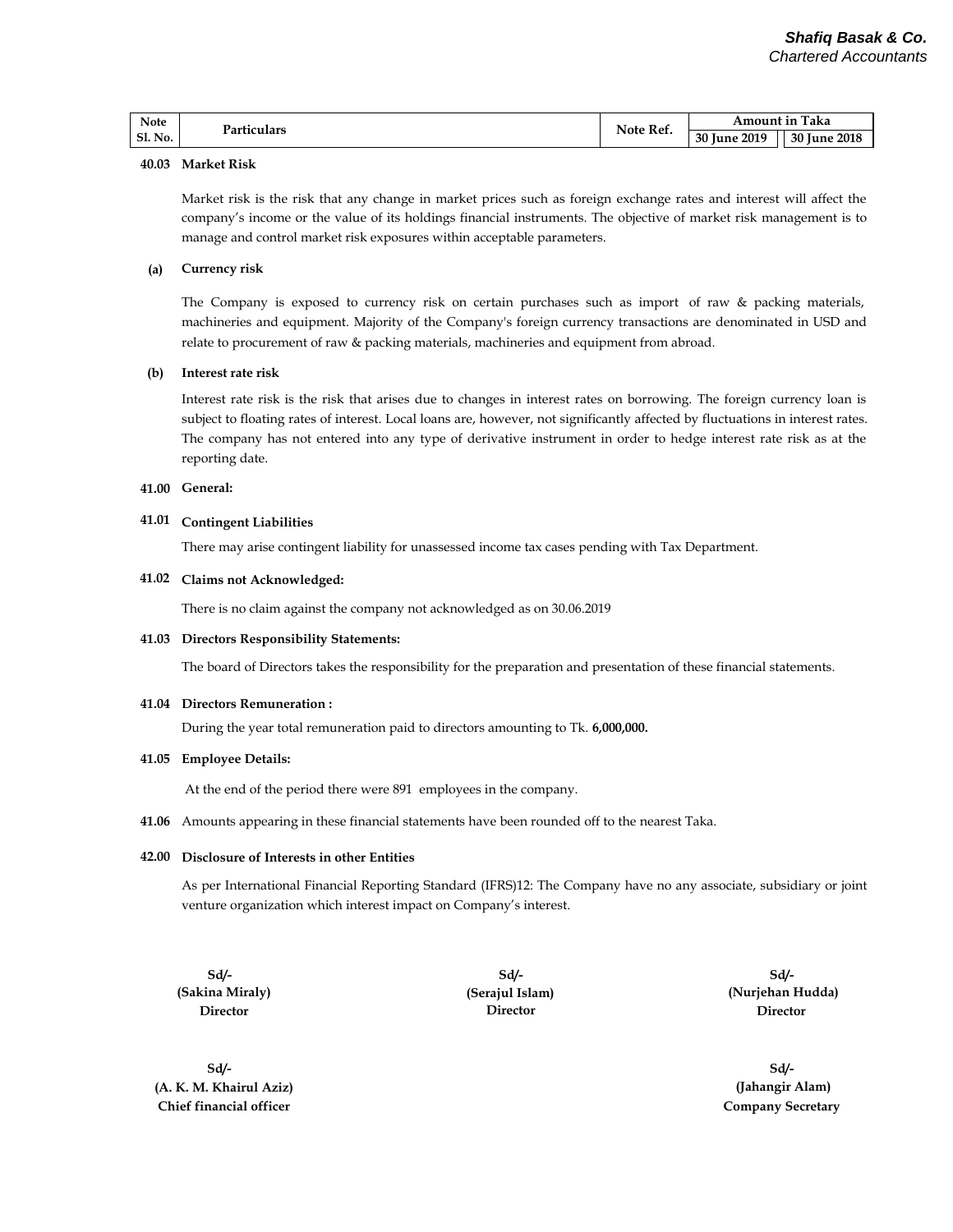# *Shafiq Basak & Co.*

*Chartered Accountants*

# **4.00 PROPERTY, PLANT & EQUIPMENT : Annexure-A**

|                               | CO <sub>S</sub> T   |                                       |                                  |                          |                       | <b>DEPRECIATION</b> |                                  |                          |                     | <b>Net Book</b>           |
|-------------------------------|---------------------|---------------------------------------|----------------------------------|--------------------------|-----------------------|---------------------|----------------------------------|--------------------------|---------------------|---------------------------|
| Particulars                   | As on<br>01.07.2018 | <b>Addition</b><br>during the<br>year | Adjustment<br>during the<br>year | As on<br>30.06.2019      | Rate<br>$\frac{0}{0}$ | As on<br>01.07.2018 | Adjustment<br>during the<br>year | During the<br>year       | As on<br>30.06.2019 | Value as on<br>30.06.2019 |
| <b>Existing Units -1</b>      |                     |                                       |                                  |                          |                       |                     |                                  |                          |                     |                           |
| Land                          | 49,033,738          |                                       |                                  | 49,033,738               |                       |                     |                                  | $\overline{\phantom{a}}$ |                     | 49,033,738                |
| Leasehold Land                | 1,215,803           |                                       | $\overline{\phantom{0}}$         | 1,215,803                |                       |                     |                                  |                          |                     | 1,215,803                 |
| <b>Factory Building</b>       | 25,453,974          |                                       | $\blacksquare$                   | 25,453,974               | 2.5                   | 13,661,142          | $\overline{\phantom{a}}$         | 294,821                  | 13,955,963          | 11,498,011                |
| Plant and Machinery           | 61,668,702          |                                       | $\overline{\phantom{a}}$         | 61,668,702               | $\overline{7}$        | 45,227,966          | $\overline{\phantom{a}}$         | 1,150,851.49             | 46,378,818          | 15,289,884                |
| Deep Tube Well                | 1,368,000           |                                       | $\overline{\phantom{a}}$         | 1,368,000                | 15                    | 1,055,136           | $\overline{\phantom{a}}$         | 46,930                   | 1,102,066           | 265,934                   |
| <b>Diesel Generating Set</b>  | 446,500             |                                       | $\overline{\phantom{a}}$         | 446,500                  | $\overline{15}$       | 331,106             |                                  | 17,309.10                | 348,415             | 98,085                    |
| Loose Tools                   | 98,001              |                                       | $\overline{a}$                   | 98,001                   | $\overline{15}$       | 93,505              |                                  | 674                      | 94,179              | 3,822                     |
| Laboratory Equipment          | 3,200,156           |                                       | $\overline{a}$                   | 3,200,156                | 10                    | 2,172,661           |                                  | 102,750                  | 2,275,411           | 924,746                   |
| Electrical Installation       | 556,455             |                                       | $\overline{a}$                   | 556,455                  | $\overline{10}$       | 189,621             |                                  | 36,683                   | 226,304             | 330,151                   |
| <b>Laboratory Glass Ware</b>  | 41,626              |                                       | $\overline{a}$                   | 41,626                   | 15                    | 41,461              | $\overline{\phantom{a}}$         | $\overline{25}$          | 41,486              | 140                       |
| <b>Production Equipment</b>   | 1,220,541           |                                       | $\overline{\phantom{0}}$         | 1,220,541                | 10                    | 758,345             | $\overline{\phantom{a}}$         | 46,220                   | 804,565             | 415,976                   |
| <b>Transport and Vehicles</b> | 12,530,135          |                                       | $\overline{\phantom{a}}$         | $\overline{12,}$ 530,135 | 20                    | 8,327,793           | $\overline{\phantom{a}}$         | 840,468.40               | 9,168,261           | 3,361,874                 |
| Motorcycle                    | 38,662,774          |                                       | $\overline{\phantom{a}}$         | 38,662,774               | 20                    | 16,403,201          | $\overline{\phantom{a}}$         | 4,451,914.51             | 20,855,116          | 17,807,658                |
| <b>Furniture and Fixtures</b> | 3,510,681           |                                       | $\overline{\phantom{0}}$         | 3,510,681                | $\overline{10}$       | 2.498.695           | $\overline{\phantom{a}}$         | 101,198.60               | 2,599,894           | 910,787                   |
| Office Equipment              | 12,036,486          | 366,850                               | $\overline{\phantom{0}}$         | 12,403,336               | $\overline{15}$       | 9,053,877           |                                  | 483,436.28               | 9,537,314           | 2,866,022                 |
| Office By-cycles              | 15,962              |                                       | $\overline{\phantom{0}}$         | 15,962                   | 20                    | 15,597              | $\overline{\phantom{a}}$         | 73                       | 15,670              | 292                       |
| <b>Books</b>                  | 98,060              |                                       | $\overline{\phantom{0}}$         | 98,060                   | 15                    | 88,504              |                                  | 1,433                    | 89,937              | 8,123                     |
| <b>Sub Total</b>              | 211, 157, 594       | 366,850                               | $\blacksquare$                   | 211,524,444              |                       | 99,918,613          | $\overline{\phantom{a}}$         | 7,574,787                | 107,493,401         | 104,031,044               |
| Injectable (Ampoule) Unit -2  |                     |                                       |                                  |                          |                       |                     |                                  |                          |                     |                           |
| <b>Factory Building</b>       | 3,627,409           |                                       |                                  | 3,627,409                | 2.5                   | 1,187,470           |                                  | 60,998                   | 1,248,468           | 2,378,941                 |
| Plant and Machinery           | 9,221,953           |                                       |                                  | 9,221,953                | 7                     | 6,533,002           | $\overline{\phantom{a}}$         | 188,227                  | 6,721,229           | 2,500,724                 |
| Production Equipment          | 80,500              | $\overline{\phantom{a}}$              | $\overline{\phantom{a}}$         | 80,500                   | 10                    | 62,712              |                                  | 1,779                    | 64,491              | 16,009                    |
| <b>Transport and Vehicles</b> | 2,235,000           |                                       | $\overline{\phantom{0}}$         | 2,235,000                | $\overline{20}$       | 2,173,790           |                                  | 12,242                   | 2,186,032           | 48,968                    |
| <b>Furniture and Fixture</b>  | 930,903             |                                       | $\overline{\phantom{0}}$         | 930,903                  | 10                    | 758,510             | $\blacksquare$                   | 17,239                   | 775,749             | 155,154                   |
| <b>Sub Total</b>              | 16,095,765          |                                       | $\overline{a}$                   | 16,095,765               |                       | 10,715,484          | $\overline{a}$                   | 280,485                  | 10,995,969          | 5,099,796                 |
| June 30, 2019 Tk.             | 227, 253, 359       | 366,850                               | $\overline{\phantom{a}}$         | 227,620,209              |                       | 110,634,097         | $\overline{\phantom{a}}$         | 7,855,272                | 118,489,370         | 109,130,839               |
| June 30, 2018 Tk.             | 221,482,359         | 5,771,000                             | $\sim$                           | 227, 253, 359            |                       | 101,579,761         | $\overline{\phantom{a}}$         | 9,054,335                | 110,634,097         | 116,619,262               |

| Note: Depreciation Charged to: | 30-06-2019               | 30-06-2018                         |
|--------------------------------|--------------------------|------------------------------------|
| Cost of Goods Sold (Note - 20) | 1.976.748                | 2.095.628                          |
| .                              | $F \cap F \cap F \cap F$ | $\sim$ $\sim$ $\sim$ $\sim$ $\sim$ |

1,976,748<br>5,878,525 Administrative Expenses (Note - 21)<br>Tk. 7,855,272 9,054,335 **Tk. 7,855,272 9,054,335**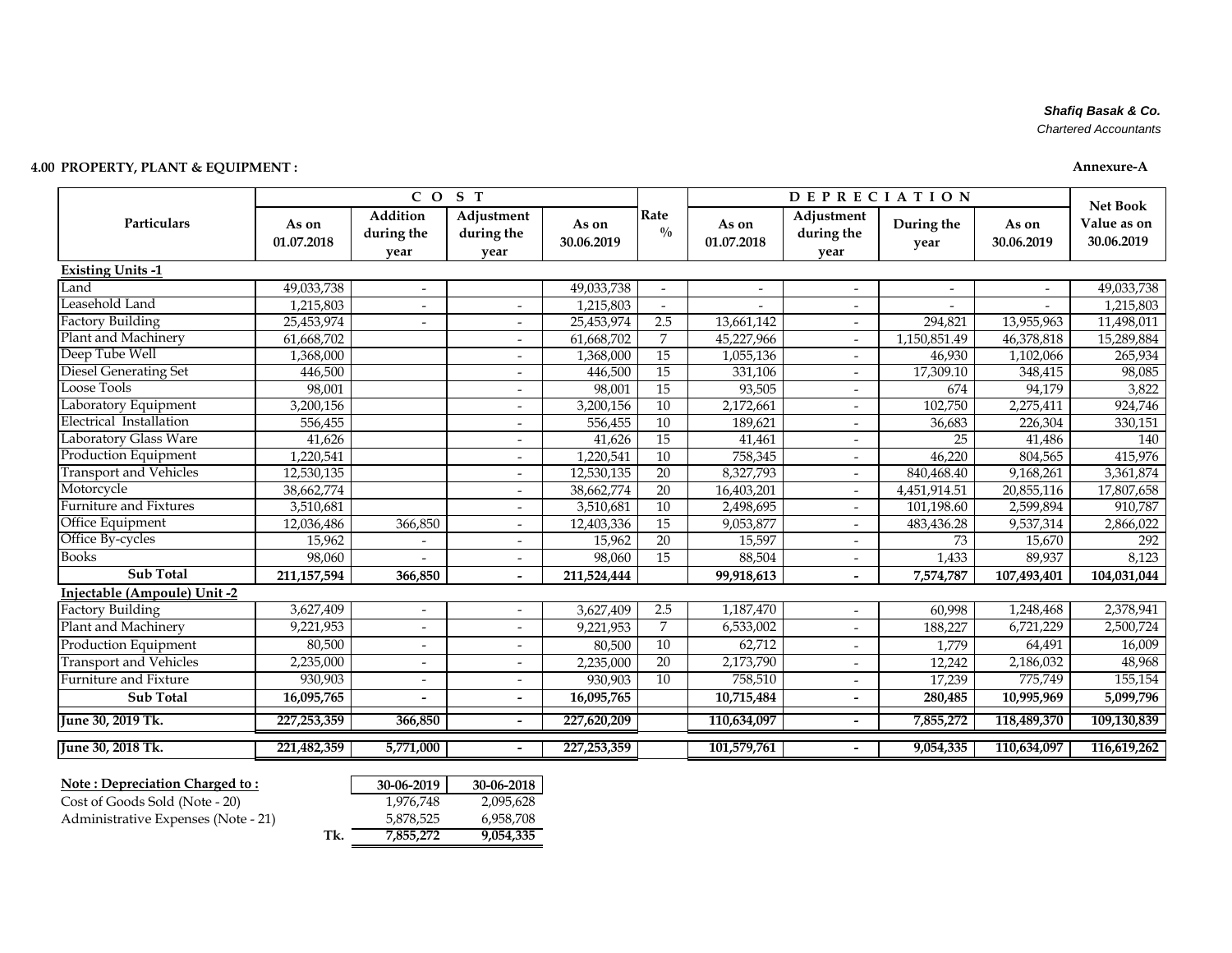# **AMBEE PHARMACEUTICALS LIMITED Computation of Deferred Tax For the year ended June 30, 2019**

|                                               |                       | Annexure-B     |
|-----------------------------------------------|-----------------------|----------------|
| Particulars                                   | <b>Amount in Taka</b> |                |
|                                               | 30 June 2019          | 30 June 2018   |
| Carrying value of depreciable fixed assets    | 60,097,101            | 67,585,524     |
| Tax base Value                                | (29, 449, 182)        | (38, 167, 603) |
| Net taxable temporary difference- Liabilities | 30,647,919            | 29,417,921     |
| <b>Tax Rate</b>                               | $25.00\%$             | $25.00\%$      |
| Deferred Tax Liability - Closing              | 7,661,980             | 7,354,480      |
| Deferred Tax Liability-Opening                | 7,354,480             | 7,389,903      |
| Deferred Tax Expenses for the year            | (307,500)             | 35,423         |